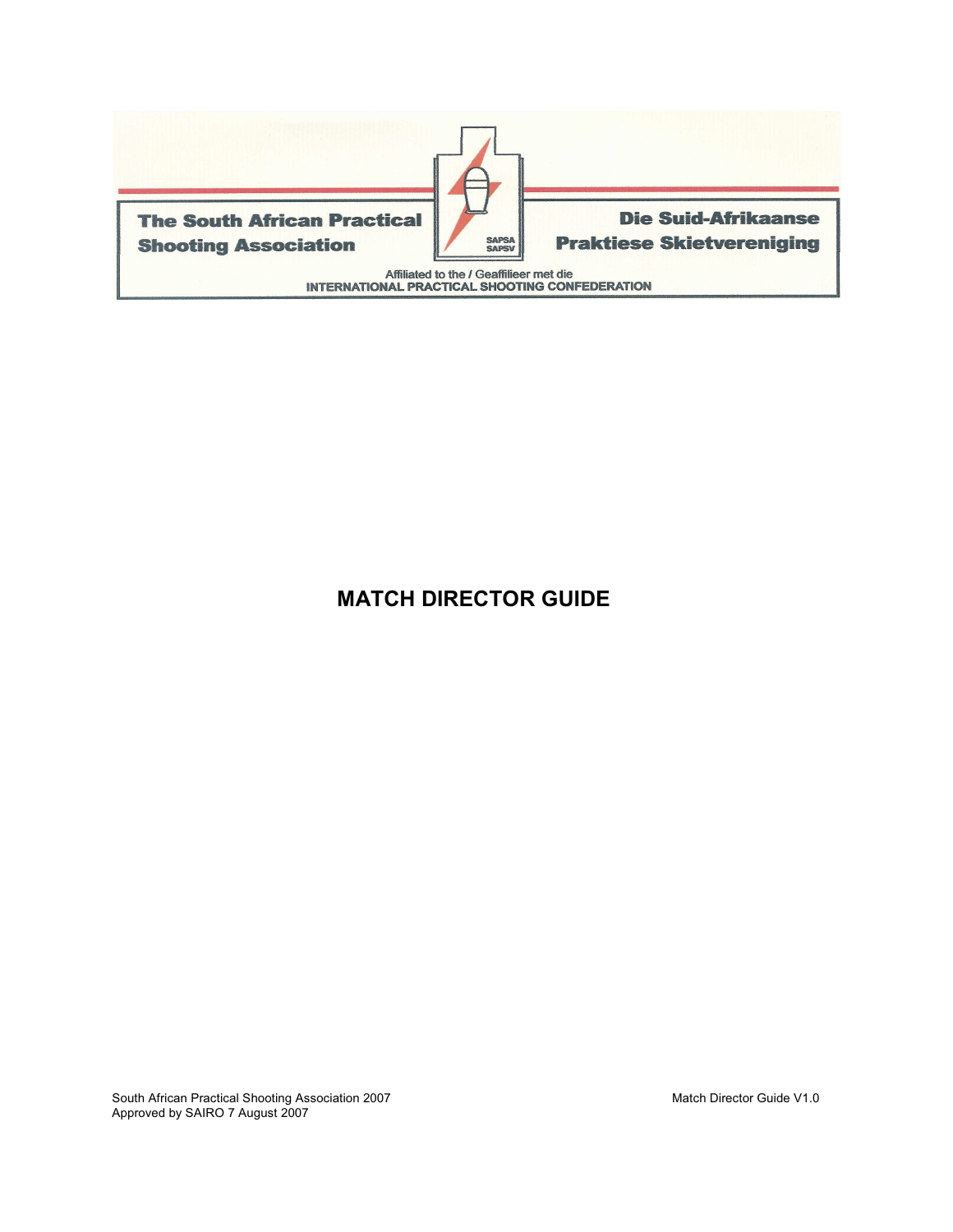### **FOREWORD**

This guide started out as a short guide to the Match Director on how to manage a competition but escaped and soon grew to include more. There is intentional duplication with other SAPSA guides, manuals, etc as much of the information is applicable to many appointments. This guide is intended to be complete so that the minimum of reference to other documents is necessary.

This is, of course, only a guide and does not claim to be the one and only answer to the Match Director's questions. There is nothing that can replace common sense. Any and all inputs to improve this guide will be appreciated and can be directed to the SAIRO Executive.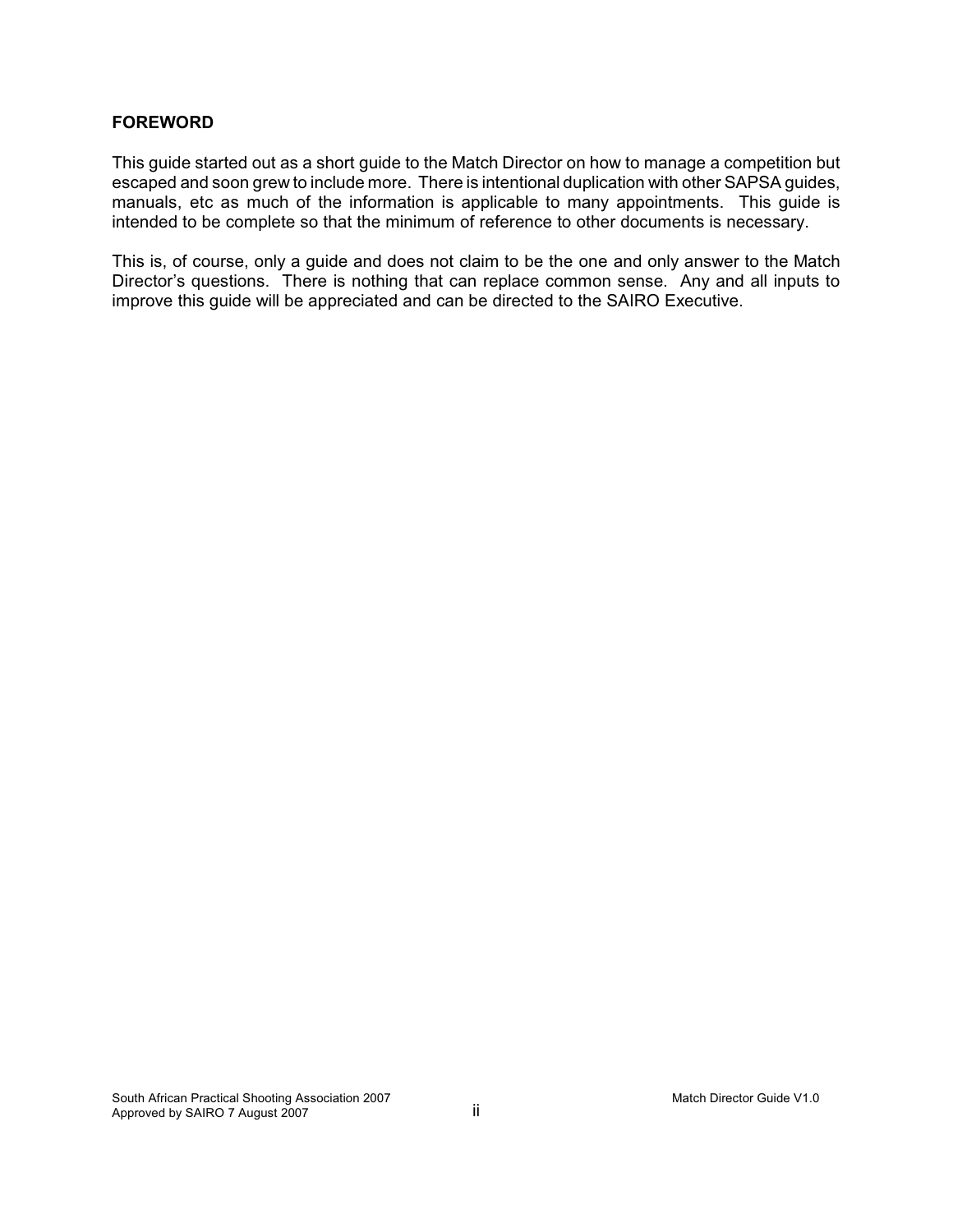# **TABLE OF CONTENTS**

| Match dates and schedule <i>mass in the content of the content of the content of the content of 3</i> |
|-------------------------------------------------------------------------------------------------------|
|                                                                                                       |
|                                                                                                       |
|                                                                                                       |
|                                                                                                       |
|                                                                                                       |
|                                                                                                       |
|                                                                                                       |
| STAGE ADMINISTRATION FOR LEVEL III AND HIGHER MATCHES [1, [1, [1]]  14                                |
| 15<br>15<br>16<br>16<br>16<br>17<br>17                                                                |
|                                                                                                       |
|                                                                                                       |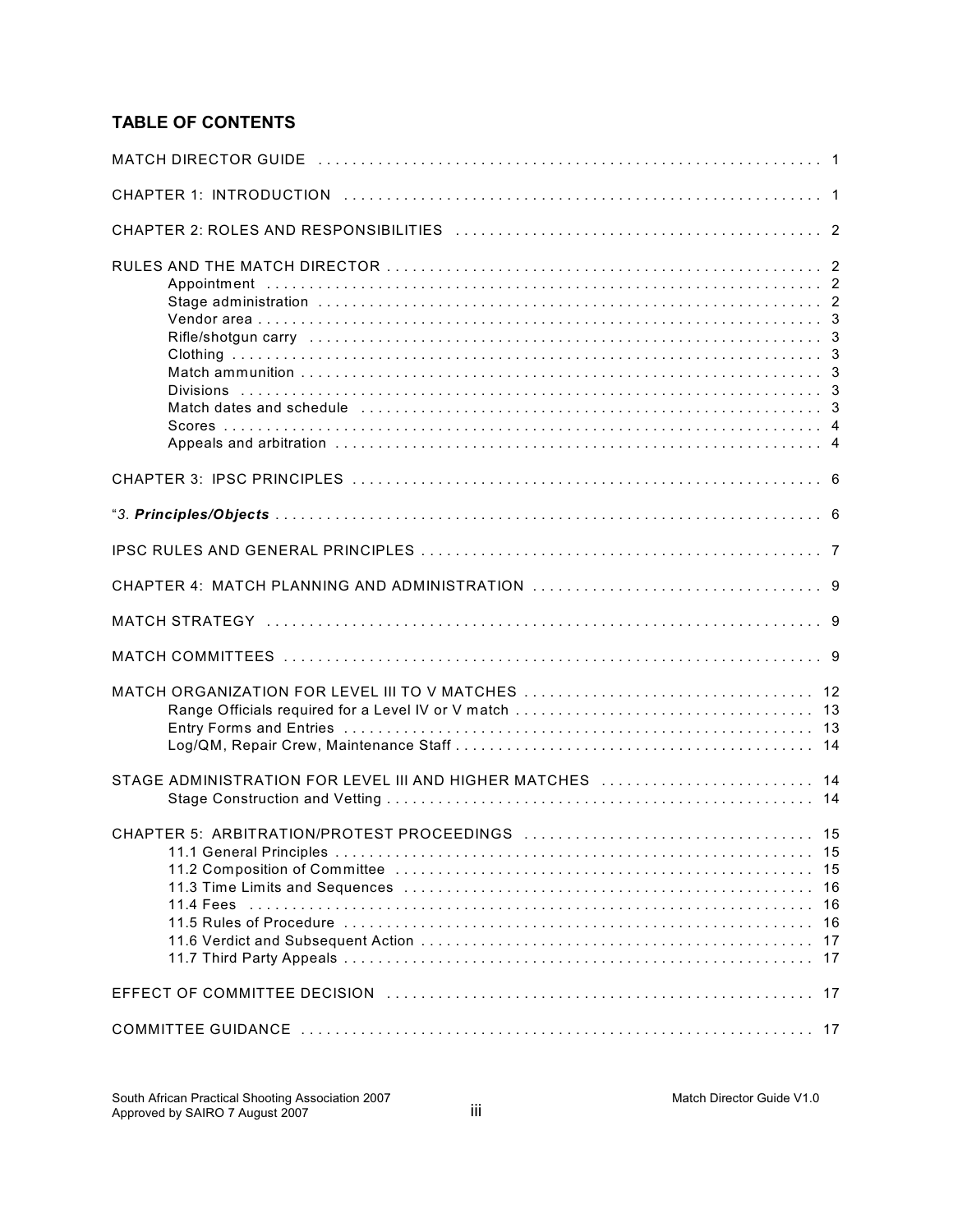| Witness procedure information and the contract of the contract of the contract of the contract of the contract of the contract of the contract of the contract of the contract of the contract of the contract of the contract |  |
|--------------------------------------------------------------------------------------------------------------------------------------------------------------------------------------------------------------------------------|--|
|                                                                                                                                                                                                                                |  |
|                                                                                                                                                                                                                                |  |
| CHEPIT'S TIPS FOR STAGE PLANNING AND CONSTRUCTION  A-2                                                                                                                                                                         |  |
|                                                                                                                                                                                                                                |  |
|                                                                                                                                                                                                                                |  |

#### **Acknowledgement**

This guide has drawn extensively on existing SAPSA documents that have been edited, it escaped and lots of other stuff were added. Sources have been indicated as far as possible.

Compiled and edited by Daan Kemp, 2007.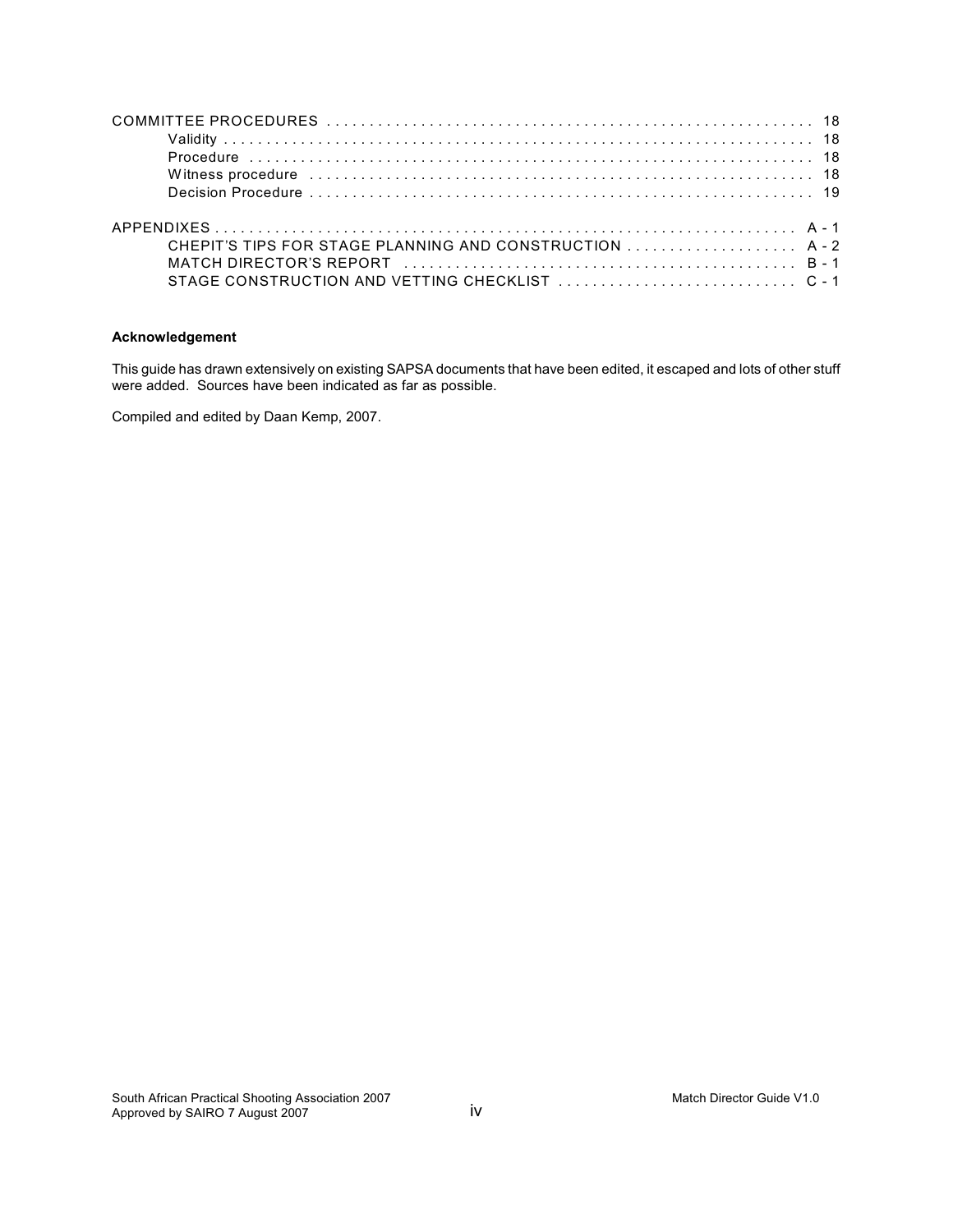# **MATCH DIRECTOR GUIDE**

| Reference | 1: Administration at National Level Competitions |  |
|-----------|--------------------------------------------------|--|
|           | 2: Range Master's Guide                          |  |

- Appendix A: Chepit's Tips
	- B: Match Director's report
	- C: Stage Construction and Vetting Checklist

# **CHAPTER 1: INTRODUCTION**

The IPSC Rules used in this guide are the 2006 edition.

This guide is designed to assist you in taking the next step in your development as IPSC Match Official, namely the Match Director of an IPSC competition. The Match Director is not a rank as in the range officer hierarchy but an appointment for a specific match or tournament only. Although it is common for the Match Director also to be a qualified range officer, it is a waste of a range officer except if you have sufficient range officers for the competition. You will find your responsibilities varied and diverse and often onerous. This guide will ia address the roles and duties of various range officials, multi match management skills, the procedures of match planning and the guidelines and regulations of course design.

Range Officials are an essential component of our competitions. In addition to ensuring the safety of our competitors and spectators, they provide credibility and structure. The importance of high quality officials cannot be overstated. Good officials always bring desire, enthusiasm, and commitment to the sport.

There is a direct relationship between the quality of the officiating and the quality of the competition. Fact: the better the officials and the officiating, the better the match. Competent, professional IPSC officials are the backbone of organized matches. Without them the IPSC competition programme would be very difficult.

The *International Range Officer Association* and the many National Range Officer Associations, including SAIRO, were established to provide in this requirement for range officials, ia the match director.

Final thought: Remember the reasons why competitors shoot large important matches.

Proficiency. To see how they compare to the best. This is why it is important to show all the scores and have daily postings so competitors, no matter what level, can track their performance.

Friendship. To meet other people sharing the same interests. This happens naturally but creative squadding can help, i.e. national teams with other national teams, and not with others from their own region, etc. This is one reason why a general lunch break is recommended.

Education. Learn more about the sport. For this reason it is important to consider what competitors will learn from this match and take back with them.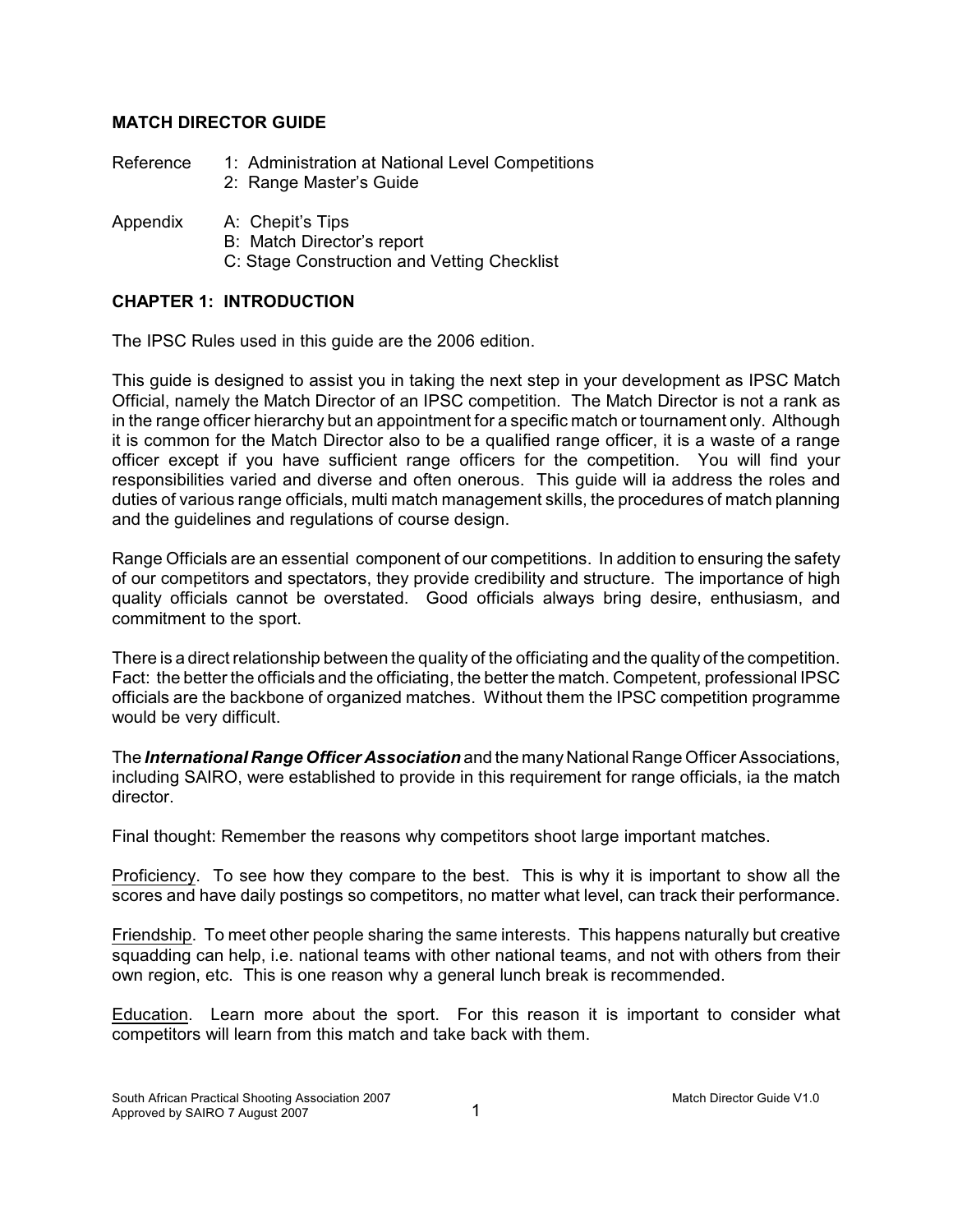# **CHAPTER 2: ROLES AND RESPONSIBILITIES**

# **RULES AND THE MATCH DIRECTOR**

All the IPSC rules relevant to the match director are quoted below. This is lengthy but will give you an idea of what the duties of the Match Director are. Some aspects are highlighted to indicate the specific authority of the MD. It is in many ways an eye opener to see what the MD's duties actually are and what authority and responsibility he really has.

The rules are not in number order but start at the beginning of the competition and continue through it to arbitration. Only the relevant part of the rule is quoted to keep it as short as possible.

### Appointment

7.3.1 Match organizers must, prior to commencement of a match, appoint a Match Director and a Range Master to carry out the duties detailed in these rules. The nominated Range Master should preferably be the most competent and experienced certified Range Official present (also see Rule 7.1.5). For Level I and II matches a single person may be appointed to be both the Match Director and the Range Master.

7.1.6 Match Director ("MD") – **handles overall match administration including squadding, scheduling, range construction, the co-ordination of all support staff and the provision of services. His authority and decisions will prevail with regard to all matters except in respect of matters in these rules which are the domain of the Range Master**. The Match Director is appointed by the host organization and works with the Range Master.

7.1.5 Range Master ("RM") – has overall authority over all persons and activities within the entire range, including range safety, the operation of all courses of fire and the application of these rules. All match disqualifications and appeals to arbitration must be brought to his attention. The Range Master is usually appointed by and works with the Match Director, however, in respect of IPSC sanctioned Level IV or higher matches, the appointment of the Range Master is subject to the prior written approval of the IPSC Executive Council.

7.2.1 The Range Master has authority over all match officials other than the Match Director (except when the Match Director is actually participating as a competitor at the match), and is responsible for decisions in matters concerning conduct and discipline.

### Stage administration

2.3.4 If the Range Master (**in consultation** with the Match Director) determines that the physical or procedural change results in a loss of competitive equity and it is impossible for all competitors to attempt the revised stage, or if the stage has been rendered unsuitable or unworkable for any reason, that stage and all associated competitor scores must be deleted from the match.

2.3.6 If the Range Master **(in consultation** with the Match Director) deems that climatic or other conditions have, or are likely to, seriously affect the safety and/or conduct of a match, he may order that all shooting activities be suspended, until he issues a "resume shooting" directive.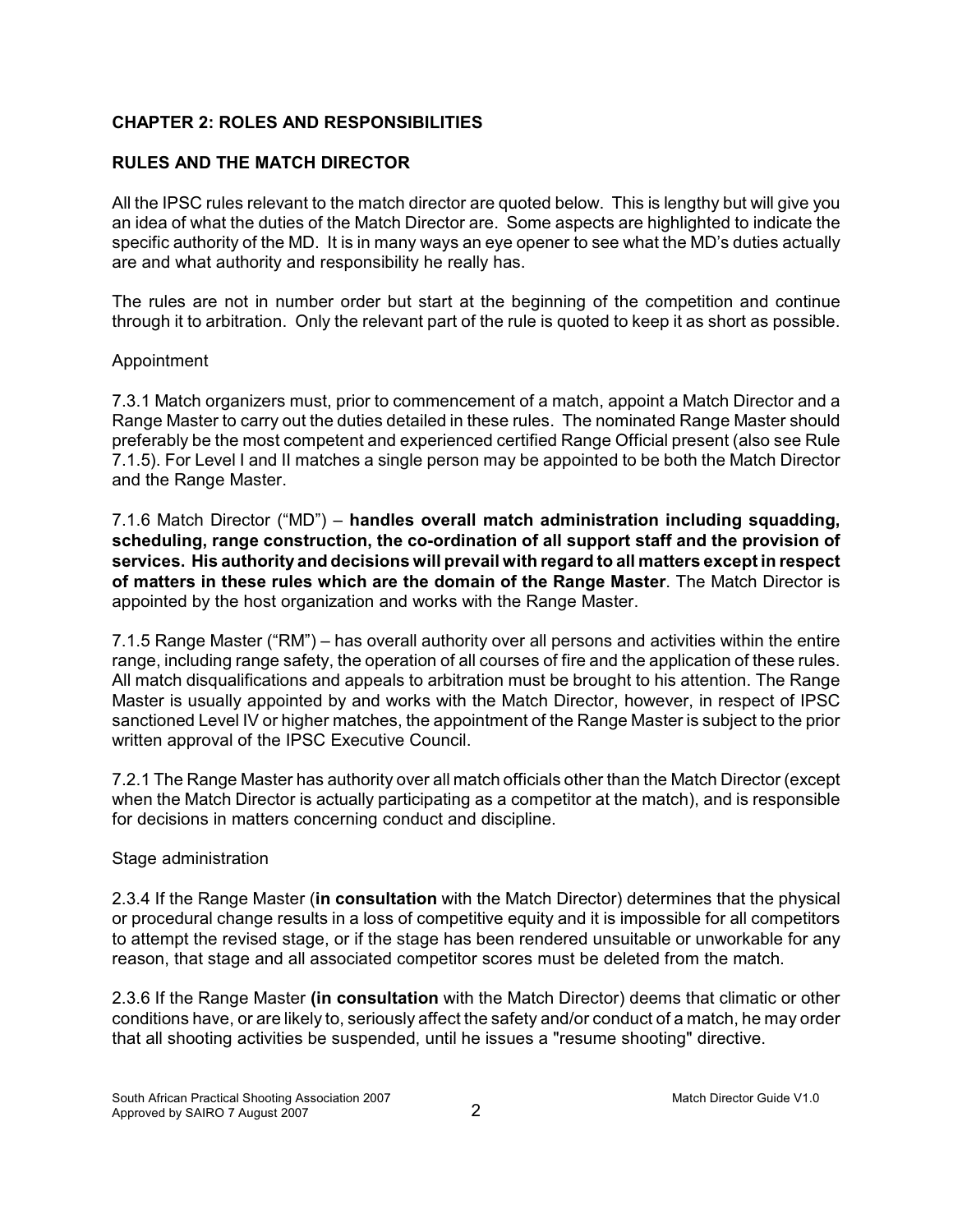### Vendor area

2.5.2 The Range Master (**in consultation** with the Match Director) must clearly delineate the vendor area, and he may issue "Acceptable Practice Guidelines" to all vendors, who are responsible for their implementation in respect of their own merchandise.

### Rifle/shotgun carry

5.2.1.2 Carried/shouldered with the rifle/shotgun reasonably vertical. The action may be open or closed. Match Directors may require this to be "vertically upwards" or "vertically downwards" providing this is made clear to all competitors in a reasonable manner, or ...

### Clothing

5.3.1 The use of camouflage or other similar types of military or police garments is discouraged. The exception is competitors who are law enforcement or military personnel. The Match Director will be the **final authority in respect of what garments** competitors are allowed to wear.

#### Match ammunition

5.8.1 When match organizers make **official match ammunition** available for purchase by competitors at a match, the Match Director must, both in advance in official match literature (and/or on the official match website), and by way of a sign certified by him and posted at a conspicuous place at the point of sale, clearly identify which manufacturer/brand, specific cartridges and load descriptions are deemed to be rated, by Division, as either Minor or Major power factor, as the case may be. ...

### **Divisions**

6.2.2 In IPSC sanctioned matches, the **minimum number of competitors** stipulated in Appendix A2 must compete in each Division for it to be recognized. If there are insufficient competitors in a Division, the Match Director may allow that Division to stand without official IPSC recognition.

6.2.4 Subject to the prior approval of the Match Director, a competitor may enter a match in more than one Division. ...

6.4.5 A team member who is unable to commence a match, may be replaced prior to commencement by another competitor, subject to the approval of the Match Director.

### Match dates and schedule

6.6.1 Competitors must compete for score according to the published **match and squadding schedule**. A competitor who is not present at the scheduled time and date for any stage may not attempt that stage without the prior approval of the Match Director, failing which the competitor's score for that stage will be zero.

6.6.2 Range Officials, match sponsors, IPSC Officers (as defined in Section 6.1 of the IPSC Constitution) and other persons may compete for score in a "**pre-match**", subject to the prior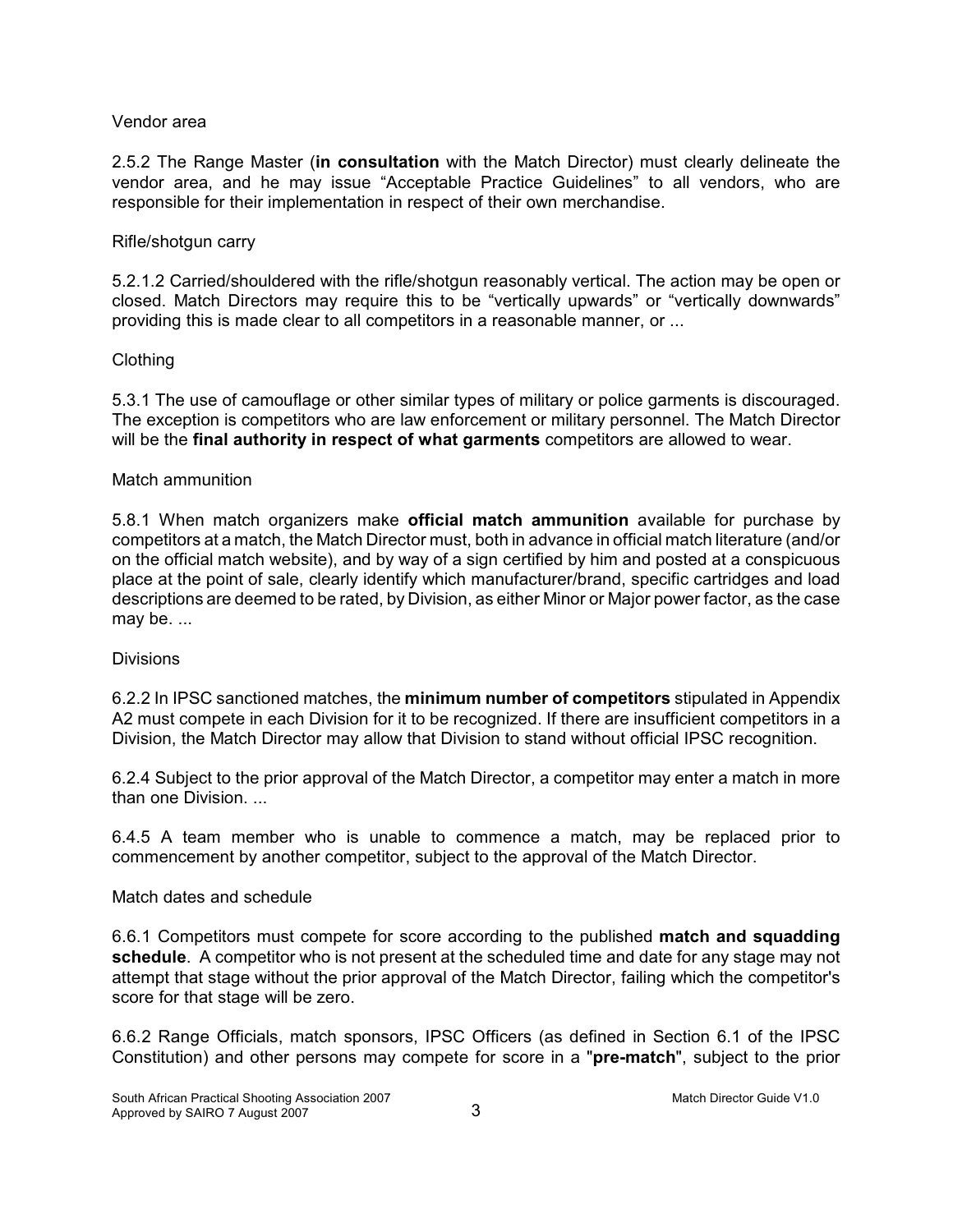approval of the Match Director. Competitors in the main match must not be restricted from viewing the pre-match. All members of official Regional Teams must compete in the main match. Scores attained in the "pre-match" may, at the discretion of the Match Director, be included in the overall match results provided the dates of the "pre-match" are published in the official match schedule. (also see Section 2.3).

6.6.3 A match, tournament or league will be deemed to have started on the first day that competitors (including those specified above) shoot for score and will be deemed to have ended when the results have been declared final by the Match Director.

### Scores

5.7.5 Where the firearm has failed as above, the competitor must not be permitted to reshoot the course of fire or string. This includes the instance where a firearm is declared unserviceable or unsafe during a course of fire or string. However, any unattempted component strings in a Standard Exercise may still be attempted by the affected competitor after the firearm has been repaired, and prior to when match **results are declared final by the Match Director**.

9.3.1 If, in the opinion of the Match Director, a **tie in match results** must be broken, the affected competitors must shoot one or more courses of fire, nominated or created by the Match Director, until the tie is broken.

9.8.4 Competitors who **are scheduled** (or otherwise authorized by a Match Director) to complete all courses of fire in a match in a period of time less than the full duration of the match (e.g. 1 day format in a 3 day match etc.), are required to check their provisional match results in accordance with the special procedures and time limits specified by the Match Director (e.g. via a website), failing which scoring appeals will not be accepted. ...

10.3.3 Scores for a competitor who has received a match disqualification must not be deleted from match results, and match results must not be declared final by the Match Director, until the time limit prescribed in Rule 11.3.1 has passed, provided no appeal to arbitration on any matter has been submitted to the Range Master (or his delegate).

# Appeals and arbitration

11.1.8 Match Director's Duty – Upon receiving the appeal from the Range Master, the Match Director must **convene the Arbitration Committee** in a place of privacy as soon as possible.

11.2.1.1 The IPSC President, or his delegate [ie the Regional Director], or a certified Range Official appointed by the Match Director, (in that order) will serve as Chairman of the committee with no vote.

11.2.1.2 Three arbitrators will be appointed by the IPSC President, or his delegate, or by the Match Director, (in that order), with one vote each.

11.2.2 Arbitration Committee – For **Level I and II matches the Match Director can appoint** an Arbitration Committee of three experienced shooters who are not parties to the appeal and who do not have a direct conflict of interest in the outcome of the case.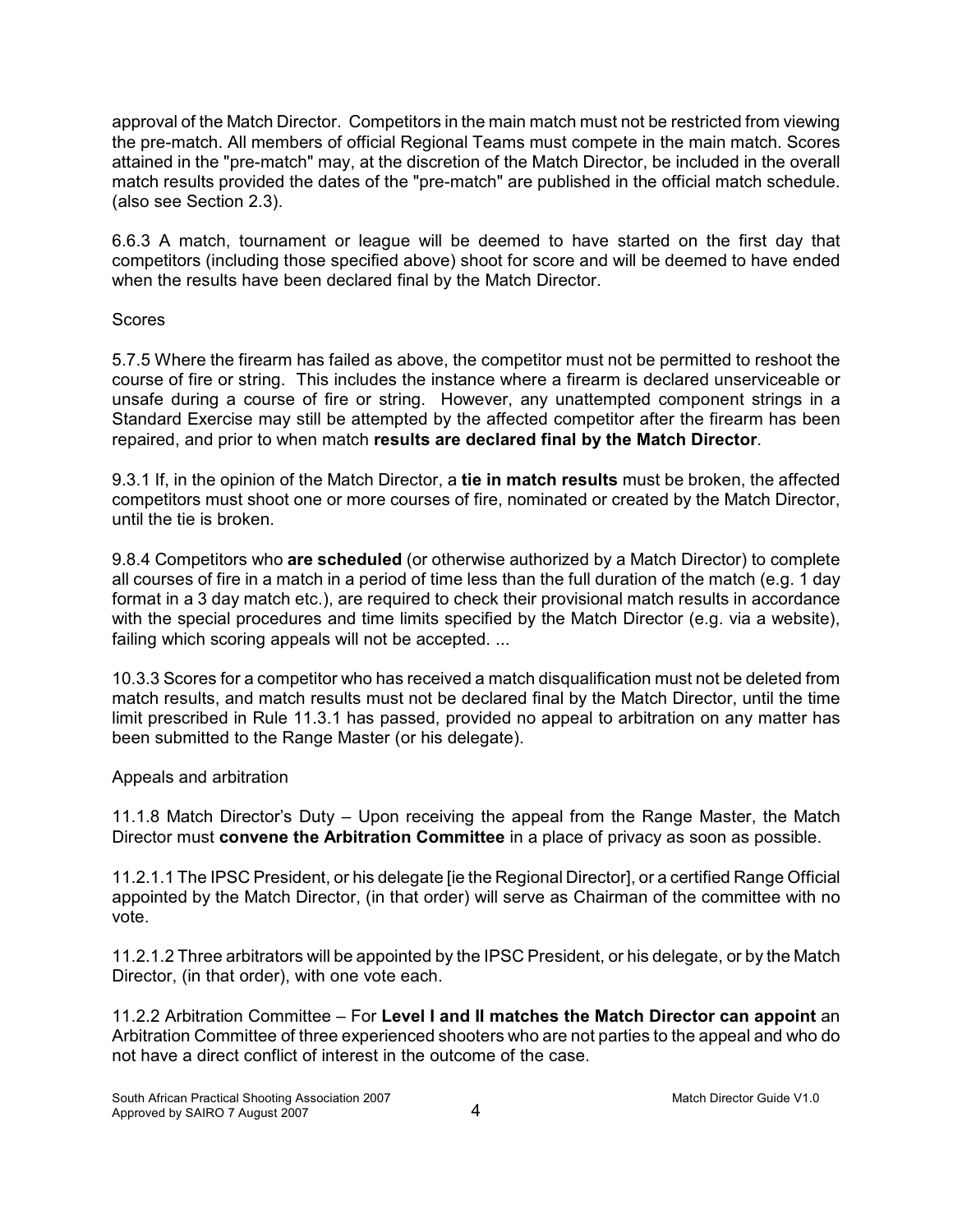11.3.2 Decision Time Limit – The Committee must reach a decision within 24 hours of the request for arbitration or before the results have been declared final by the Match Director, which ever comes first.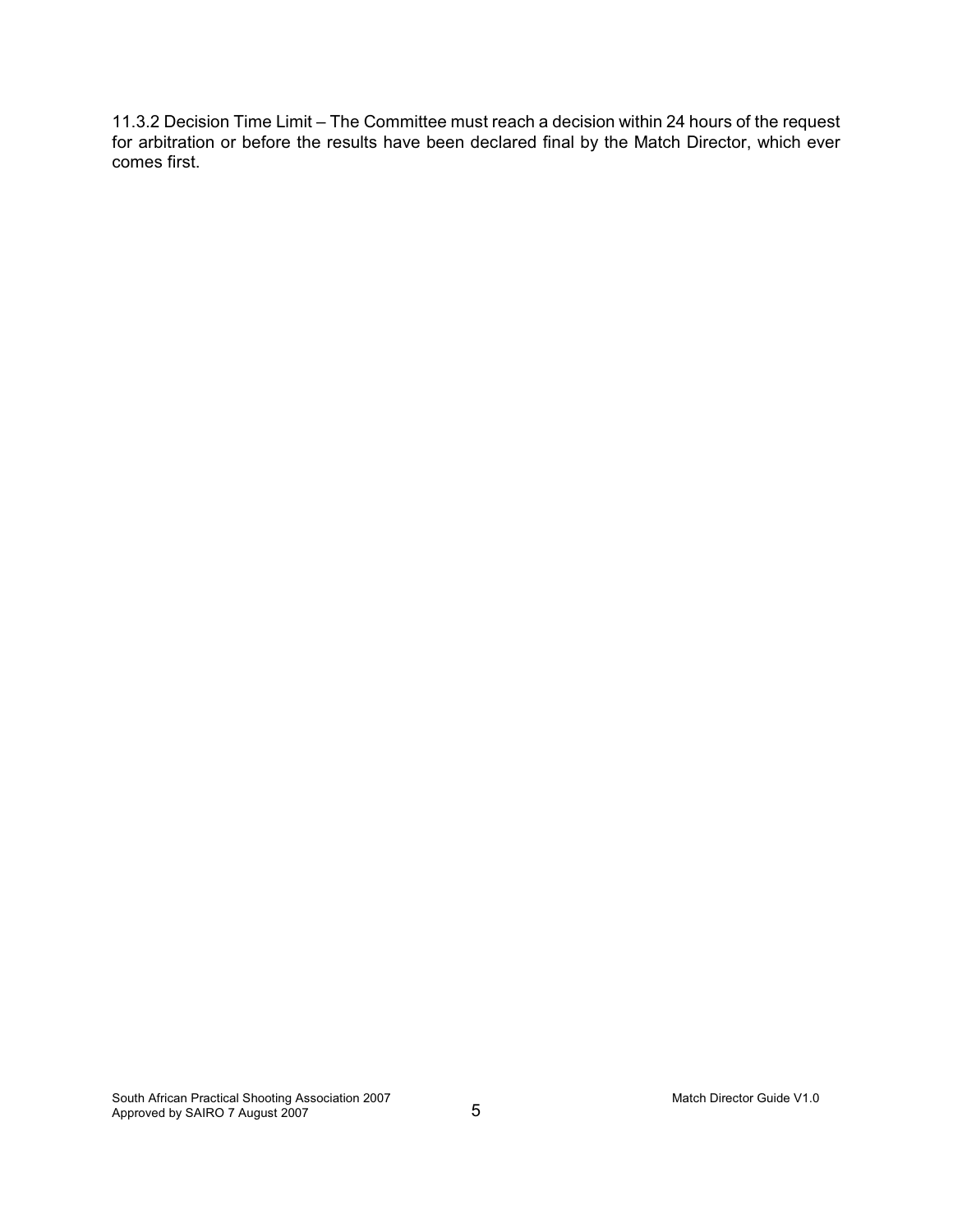### **CHAPTER 3: IPSC PRINCIPLES**

It is essential for the CRO to know what the principles of his sport is. This allows him apply the rules correctly and advise competitors appropriately. The principles start with the principles of IPSC, which comes from the IPSC Constitution.

### "*3. Principles/Objects*

*The IPSC is established to promote, maintain, improve and advance practical shooting, to safeguard its principles and to regulate its conduct world wide in order to cultivate the safe and efficient use of firearms by persons of good character and in particular, but without prejudice to the generality of the foregoing, to achieve such objects by adhering to the following principles, which are established to define the nature of practical marksmanship and are embodied in the following words:- Diligentia-Vis-Celeritas, namely, Accuracy, Power and Speed. They are accepted by all members of the International Practical Shooting Confederation as conditions of membership.*

*1.Practical competition is open to all reputable persons without regard to occupation, it may specifically not be limited to public servants.*

*2.Accuracy, power and speed are the equivalent elements of practical shooting and practical competition must be conducted in such a way as to evaluate these elements equally.*

*3.Firearm types are not separated, all compete together without handicap. This does not apply to the power of the firearms as power is an element to be recognised and rewarded.*

*4.Practical shooting competition is a test of expertise in the use of practical firearms and equipment. Any item of equipment, or modification to equipment, which sacrifices practical functionality for a competitive advantage contravenes the principles of the sport.*

*5.Practical competition is conducted using practical targets, which reflect the general size and shape of such objects as the firearm used may reasonably be called upon to hit in their primary intended use.* 

*6.The challenge presented in practical competition must be realistic. Courses of Fire must follow a practical rationale, and simulate sensible hypothetical situations in which firearms might reasonably be used.*

*7.Practical competition is diverse. Within the limits of realism, problems are constantly changed, never permitting unrealistic specialisation of either technique or equipment. Courses of Fire may be repeated, but no course may be repeated enough to allow its use as a definitive measure of practical shooting skill.*

*8.Practical competition is free-style. In essence, the competitive problem is posed in general and the participant is permitted the freedom to solve it in the manner he considers best within the limitations of the competitive situation as provided.*"

The IPSC constitution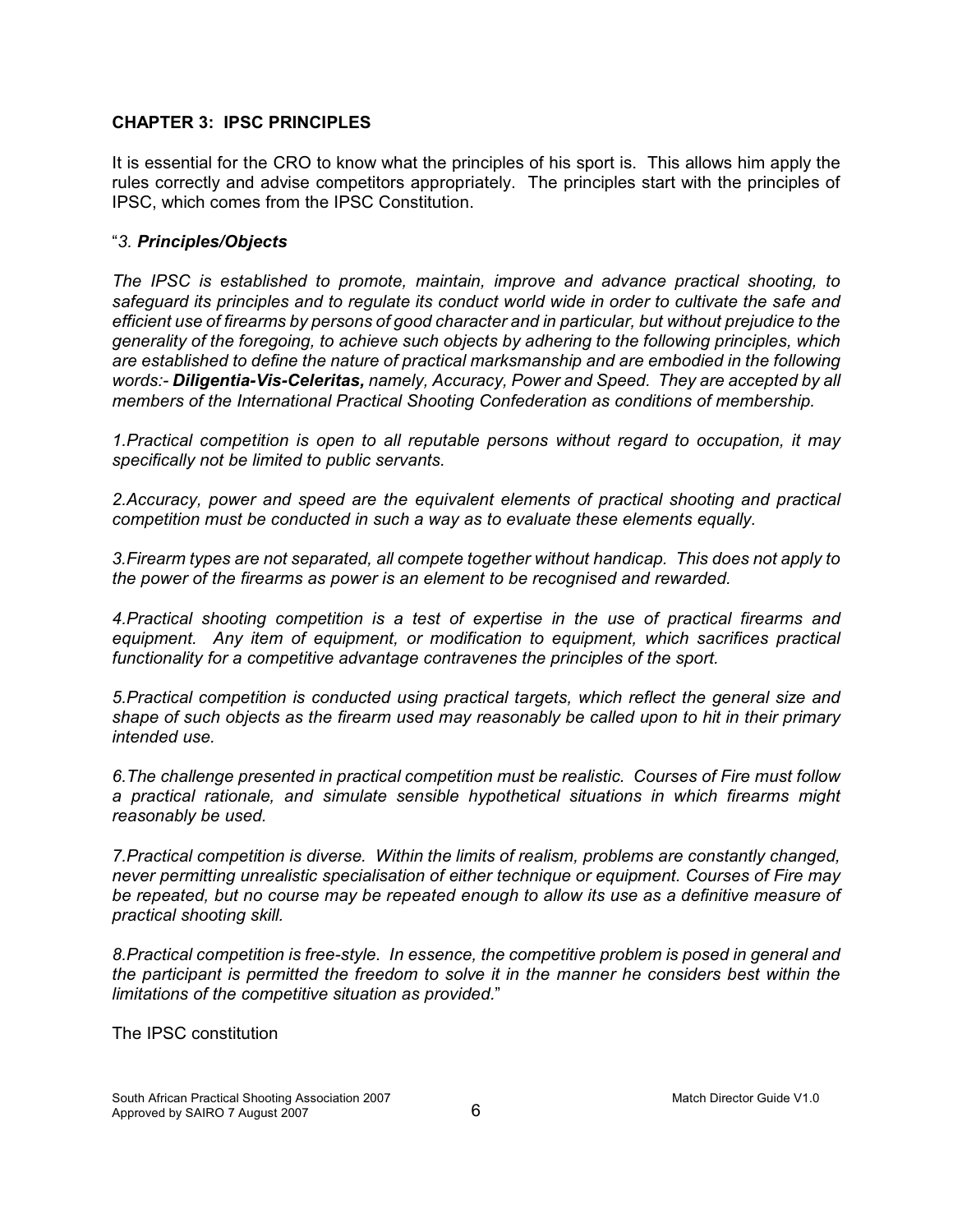### **IPSC RULES AND GENERAL PRINCIPLES**

IPSC Rules form the basis of our sport, as does the rules for any sport. The Rules set standards for competition around the world and ensure safety in a sport that is intrinsically dangerous but at the same time inherently safe. We as officials organize and run these competitions so competitors may shoot an IPSC match anywhere in the world in a safe organized manner.

Knowledge of the Principles enables the CRO to apply the rules correctly.

"*The following general principles of course design list the criteria, responsibilities and restrictions governing course designers as the architects of the sport of IPSC shooting.*

### *1.1 General Principles*

*1.1.1 Safety – IPSC matches must be designed, constructed and conducted with due consideration to safety.*

*1.1.2 Quality – The value of an IPSC match is determined by the quality of the challenge presented in the course design. Courses of fire must be designed primarily to test a competitor's IPSC shooting skills, not their physical abilities.*

*1.1.3 Balance – Accuracy, Power and Speed are equivalent elements of IPSC shooting, and are expressed in the Latin words "Diligentia, Vis, Celeritas" ("DVC"). A properly balanced course of fire will depend largely upon the nature of the challenges presented therein, however, courses must be designed, and IPSC matches must be conducted in such a way, as to evaluate these elements equally.*

*1.1.4 Diversity – IPSC shooting challenges are diverse. While it is not necessary to construct new courses for each match, no single course of fire must be repeated to allow its use to be considered a definitive measure of IPSC shooting skills.*

*1.1.5 Freestyle – IPSC matches are freestyle. Competitors must be permitted to solve the challenge presented in a freestyle manner, and to shoot targets on an "as and when visible" basis. After the start signal, courses of fire must not require mandatory reloads nor dictate a shooting position, location or stance, except as specified below. However, conditions may be created, and barriers or other physical limitations may be constructed, to compel a competitor into shooting positions, locations or stances.*

*1.1.5.1 Level I and Level II matches are not required to comply strictly with the freestyle requirements or round count limitations (see Section 1.2).*

*1.1.5.2 Standard Exercises and Classifiers may include mandatory reloads and may dictate a shooting position, location or stance, however, mandatory reloads must never be required in other Long Courses.*

*1.1.5.3 Standard Exercises and Classifiers may specify shooting with the strong hand or weak hand unsupported. The specified hand must be used exclusively from the point stipulated for the remainder of the string or stage.*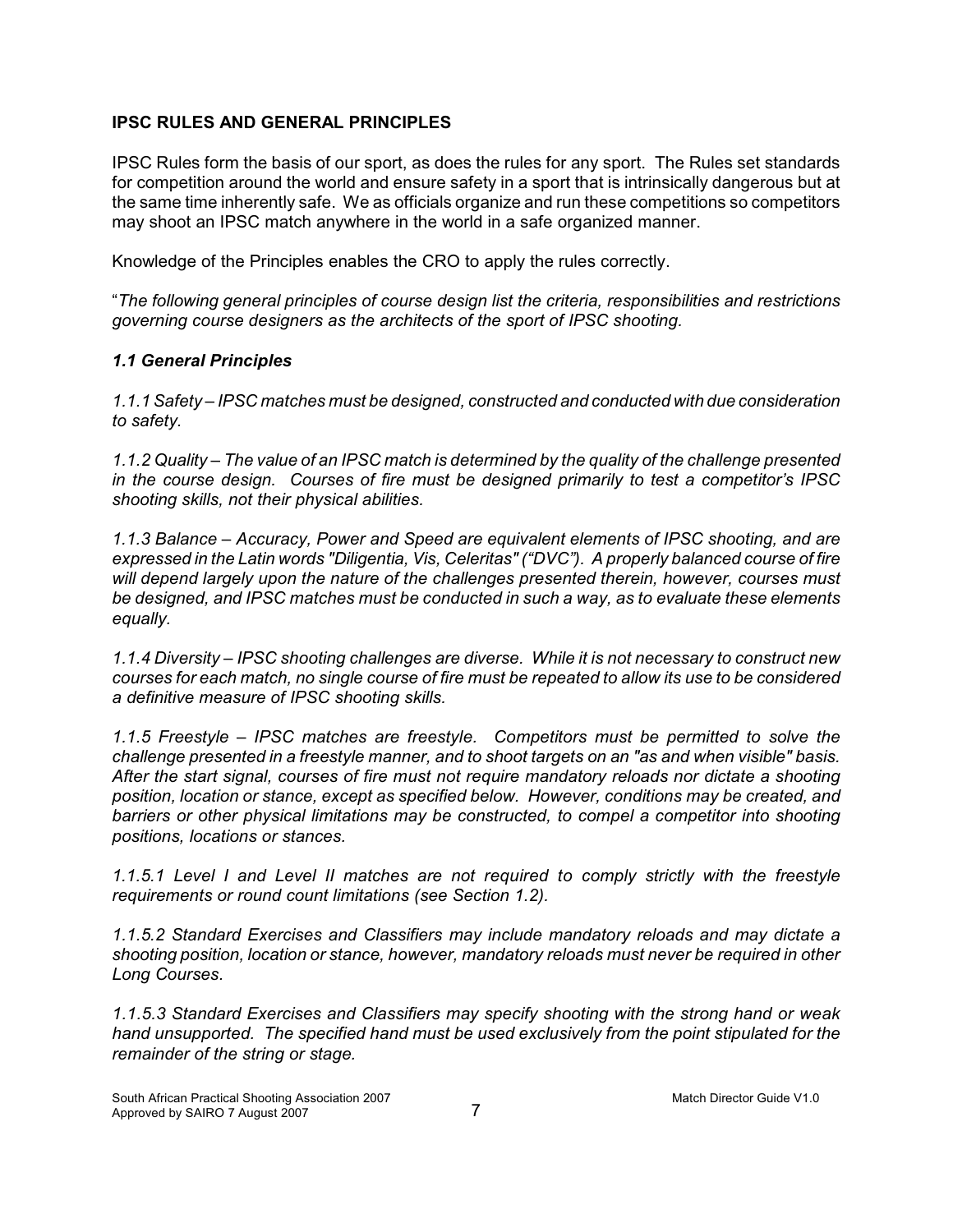*1.1.6 Difficulty – IPSC matches present varied degrees of difficulty. No shooting challenge or time limit may be appealed as being prohibitive. This does not apply to non-shooting challenges, which should reasonably allow for differences in competitor's height and physical build.*

*1.1.7 Challenge – IPSC Handgun matches recognize the difficulty of using full power handguns in dynamic shooting, and must always employ a minimum caliber and power level to be attained by all competitors to reflect this challenge*."

IPSC Rules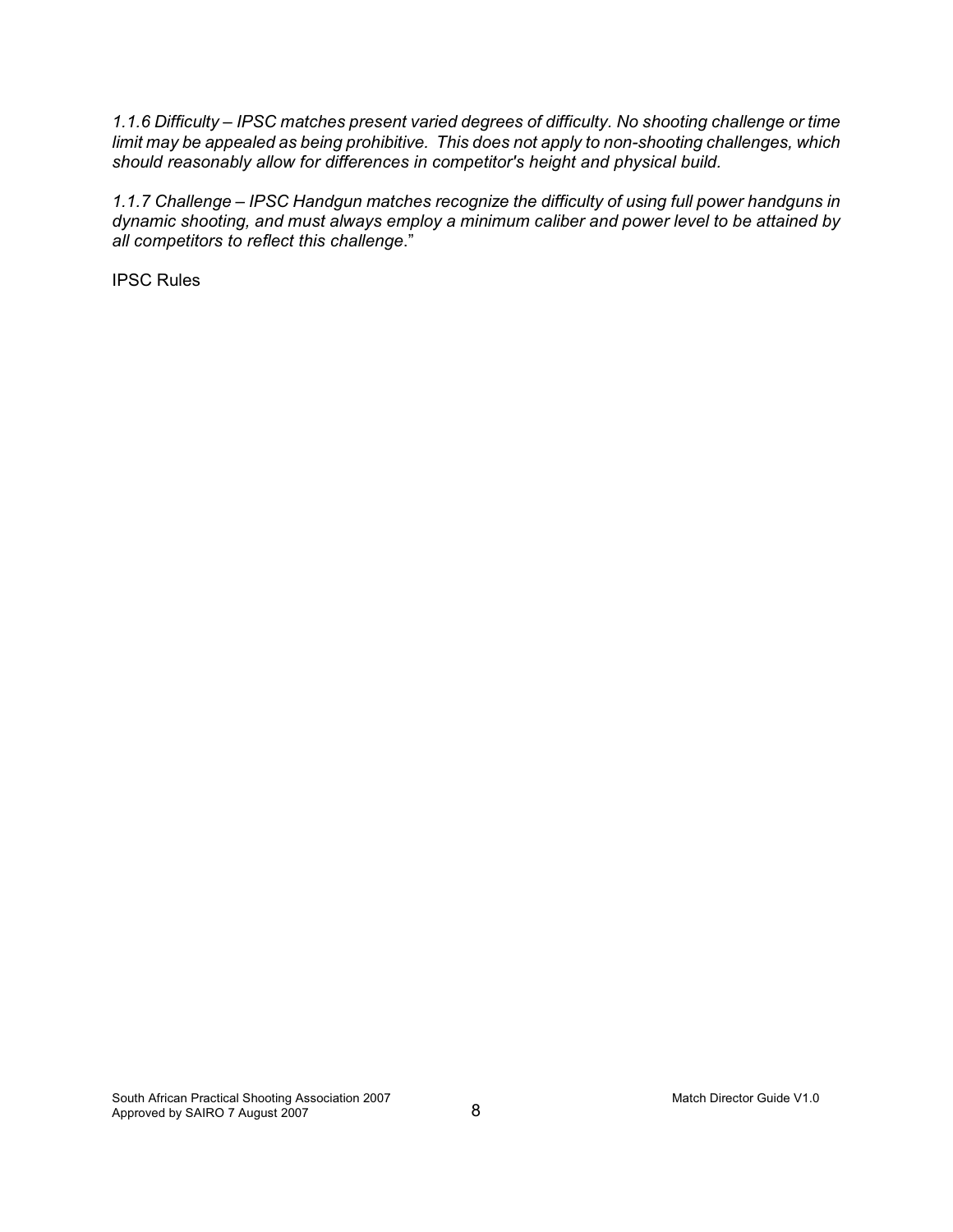# **CHAPTER 4: MATCH PLANNING AND ADMINISTRATION**

# MATCH STRATEGY

1. Planning. The most important factor in organizing a large match is PLANNING. The value of proper planning cannot be over emphasized. Remember the 4 Ps - Planning Prevents Poor Performance. See the document Administration at National Level Competitions for more detail.

2. Time required for Planning. The recommended period for planning per stage is two weeks per stage.

3. Elements of a Match. The elements of a match are always:

|                     | <b>COURSE OF FIRE</b> See the RM/CRO Guides                          |
|---------------------|----------------------------------------------------------------------|
| <b>ORGANIZATION</b> | Discussed further in this guide. See also Administration at National |
|                     | Level Competitions                                                   |
| <b>RECOGNITION</b>  | See the Club Administration Guide                                    |

4. Meetings and Committees. A lot of communication and co-ordination is essential to the success of planning the match. This requires many committees if the match is of any size. The priorities of the first match meeting are:

SET COMMITTEES - what needs to be done? SET PERSONNEL - who is responsible for it getting done? SET TIME TABLE - within what time frame?

Any subsequent meetings will consist of ANY PROBLEMS AND REVIEW TIME TABLE. The various committees are described in the table below.

| <b>Committees</b>              | <b>Responsibility</b>                                                                                                                                                                                             | <b>Activity</b>                                                          |
|--------------------------------|-------------------------------------------------------------------------------------------------------------------------------------------------------------------------------------------------------------------|--------------------------------------------------------------------------|
| <b>Match Director</b>          | Co-ordinates functions and the timetables of<br>the committees.<br>Co-ordinates administration and the services<br>of the match.<br>Arbitration committee. Appropriate private<br>room set aside for arbitrations |                                                                          |
| Awards Ceremony,<br><b>Etc</b> | <b>Budget</b>                                                                                                                                                                                                     |                                                                          |
|                                | Opening ceremonies.                                                                                                                                                                                               | Where and when.<br>Flags<br><b>Speakers</b><br>Teams<br><b>Officials</b> |

# **MATCH COMMITTEES**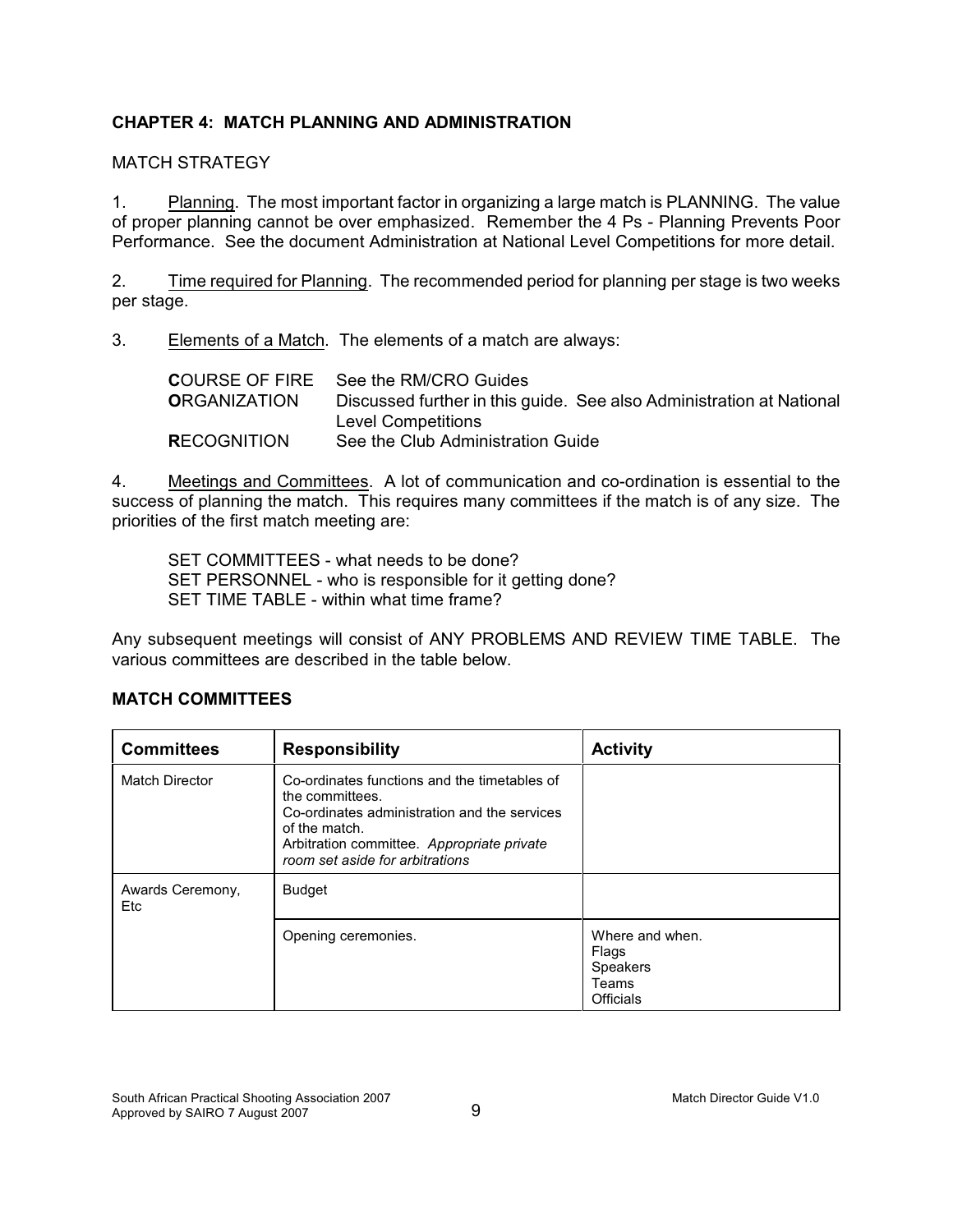|                           | Banquet and closing ceremonies.                                                                                                                                                                     | Where and when.<br><b>Budget</b><br>Guest speakers.<br>Menu<br>Prize giving programme.                                                      |
|---------------------------|-----------------------------------------------------------------------------------------------------------------------------------------------------------------------------------------------------|---------------------------------------------------------------------------------------------------------------------------------------------|
|                           | Headquarters hotel                                                                                                                                                                                  | Rates<br>Location                                                                                                                           |
|                           | Transportation                                                                                                                                                                                      | Airport - hotel - range                                                                                                                     |
|                           | Range concessions                                                                                                                                                                                   | Range food and drinks.                                                                                                                      |
|                           | World Assembly                                                                                                                                                                                      | Where and when.<br><b>Recording Secretary</b><br><b>Budget</b>                                                                              |
| <b>Awards and Prizes</b>  | Awards and Trophies                                                                                                                                                                                 | Match winner, 2nd Overall, 3rd<br>Overall<br>Stage winners, 1st, 2nd, 3rd Medals<br>Top Lady, Top Junior, Top Senior,<br>Top Teams, others? |
|                           | Information to sponsors.                                                                                                                                                                            |                                                                                                                                             |
| <b>Budget and Finance</b> | Treasurer<br>Bank account<br><b>Budget</b><br>Spending approvals.                                                                                                                                   |                                                                                                                                             |
| Course of Fire            | Stage design<br>Man vs Man events.                                                                                                                                                                  |                                                                                                                                             |
| Printing and Art Work     | Competitor programme.                                                                                                                                                                               | Welcome letters<br>Area maps<br>Calendar of events<br>Course of fire<br>Match copy<br>Score sheets                                          |
|                           | Squadding lists<br>Name badges<br>Match logo<br>Match certificates - often overlooked but<br>makes a nice touch.<br>Match posters<br>Registration forms<br>Advertisements and information mailings. |                                                                                                                                             |
| Props                     | Prop design and type.<br>Prop building teams.<br>Props list<br>Painting and decorating team.                                                                                                        |                                                                                                                                             |
| <b>Public Relations</b>   | Firearm permits<br>Press releases and brochures.                                                                                                                                                    |                                                                                                                                             |
|                           | Souvenirs                                                                                                                                                                                           | Match programme.<br>Competitors' name badge.                                                                                                |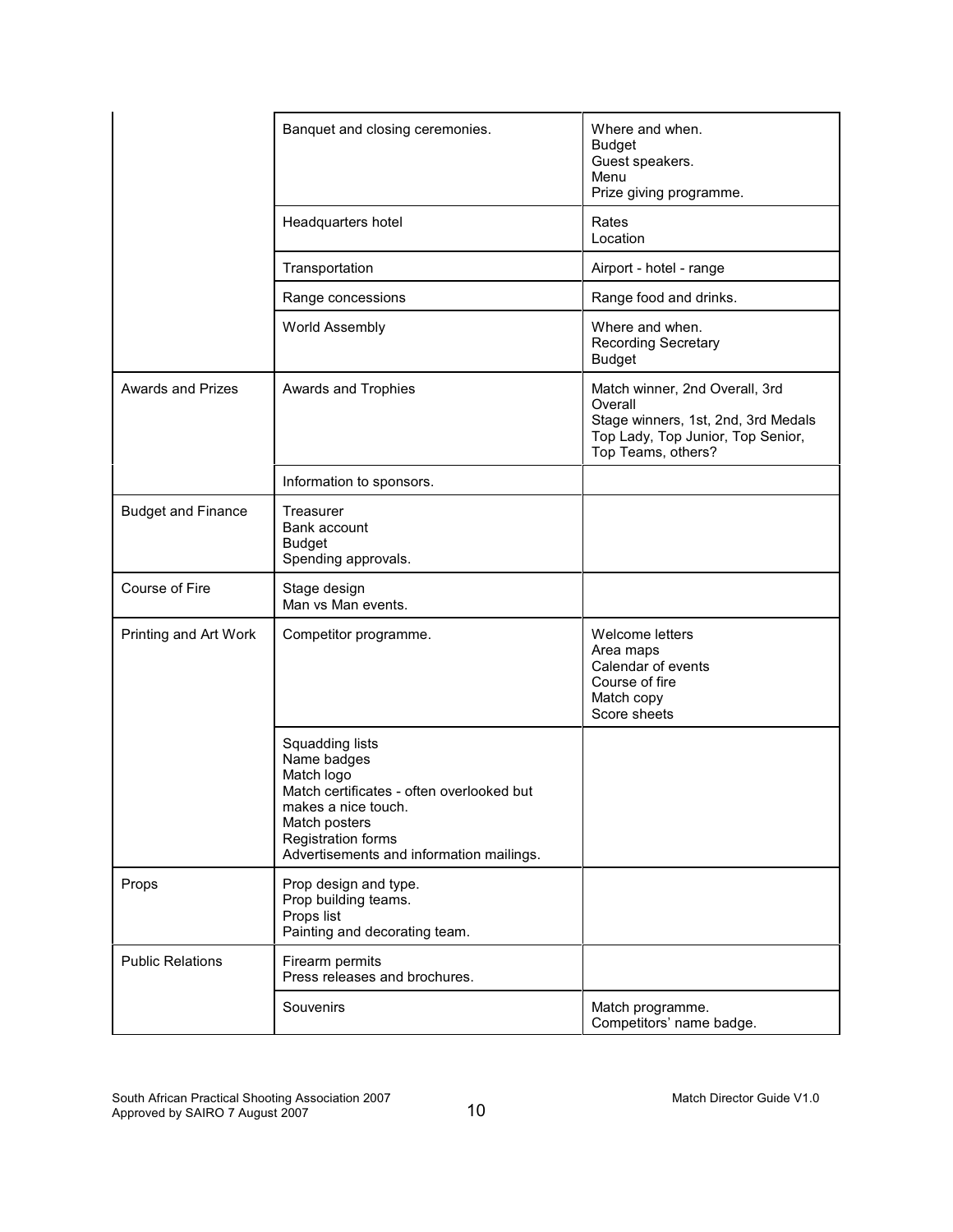|                   | For sale                                                                                                                                                                                                                                                                                                                                                                                                                                                                                                                                                                                                                                                                   | <b>Belt buckles</b><br>Golf shirts<br>Match pins<br>Videos<br>T shirts<br>Pennants |
|-------------------|----------------------------------------------------------------------------------------------------------------------------------------------------------------------------------------------------------------------------------------------------------------------------------------------------------------------------------------------------------------------------------------------------------------------------------------------------------------------------------------------------------------------------------------------------------------------------------------------------------------------------------------------------------------------------|------------------------------------------------------------------------------------|
| Range Master      | Range safety. Safety glasses should be worn<br>at all times.<br>Type of recognition for officials.<br><b>Budget</b><br>Number of CROs needed.<br>Number of ROs. Don't forget the<br>chronograph, squadded and officials same as<br>a stage.<br>Stage walkthroughs<br>Timers<br>Staplers and staples<br>Stage briefings<br>Clipboards with plastic rain covers.                                                                                                                                                                                                                                                                                                             |                                                                                    |
| Range Warden      | First aid<br>Flags<br>IPSC flag<br>Marquees (tents)<br>Tables and chairs<br>Washrooms (in all areas). These items are<br>the most overlooked and, at times, can be the<br>most important.<br>Safety areas with tables (in all areas). Also<br>very important and often overlooked.<br>Range signs<br>Stage signs<br>Envelopes for chrono ammo.<br><b>Bunting</b><br>Pens and pencils for rain.<br>Communications<br>Clear plastic bags for targets in the event of<br>rain.<br>Paint for all purposes.<br>Target stands<br>Target tape/patches<br>Targets<br>Bulletin board for posting results.<br>Water, chairs, table, and umbrellas for range<br>officials (rain/sun). |                                                                                    |
| Stats and Scoring | Computers                                                                                                                                                                                                                                                                                                                                                                                                                                                                                                                                                                                                                                                                  | Include printers, cables, UPS, CDs for<br>backup.                                  |
|                   | Squadding                                                                                                                                                                                                                                                                                                                                                                                                                                                                                                                                                                                                                                                                  | Competitors<br><b>Officials</b><br>A global lunch break is recommended             |
|                   | Match registration.<br>Registration acknowledgements are often<br>overlooked.                                                                                                                                                                                                                                                                                                                                                                                                                                                                                                                                                                                              |                                                                                    |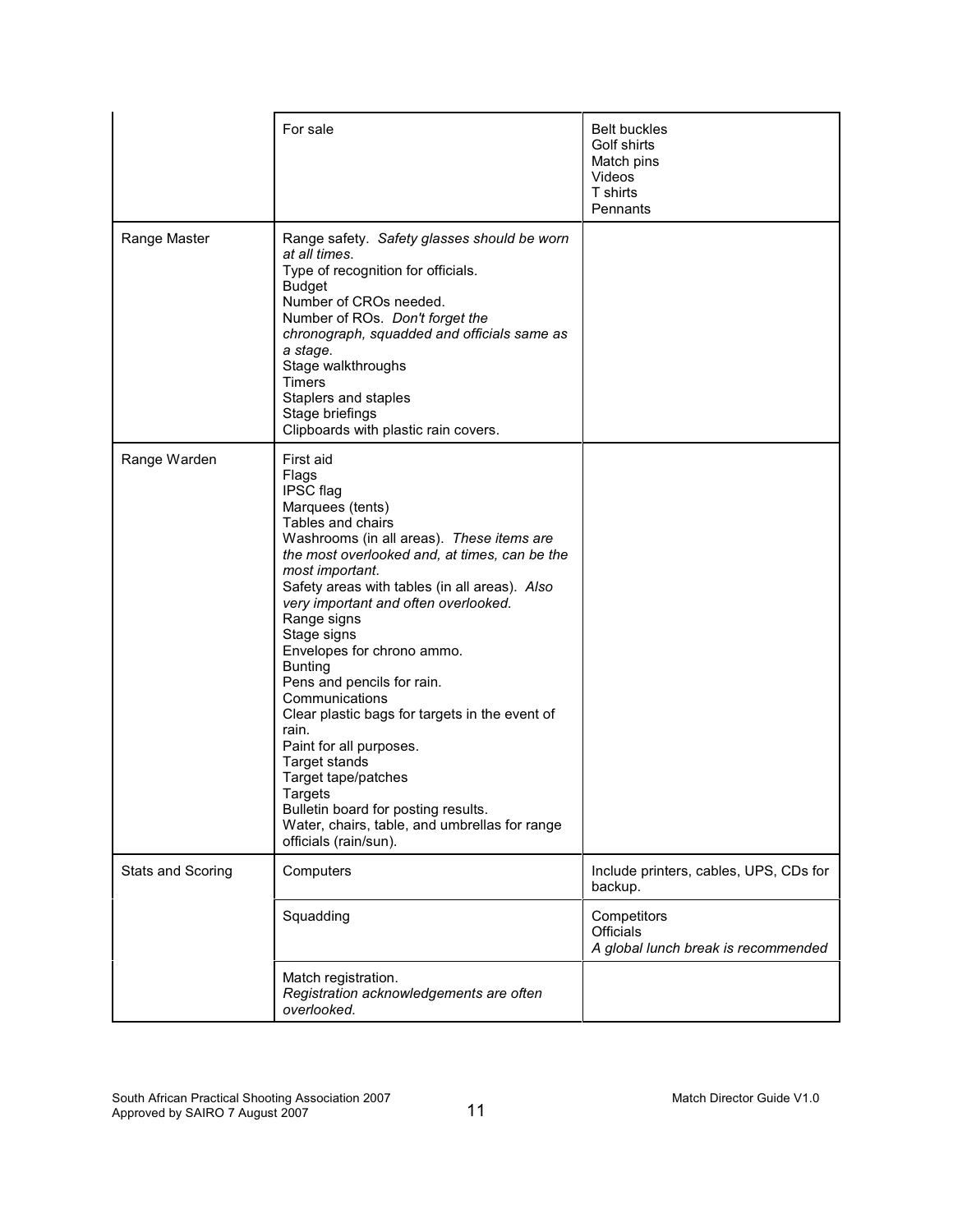|                                          | Score sheet design. WinMSS<br>Competitor registration packets.<br>Final results distribution.                                                                                       |                                                   |
|------------------------------------------|-------------------------------------------------------------------------------------------------------------------------------------------------------------------------------------|---------------------------------------------------|
| <b>Match Schedules</b>                   | Set up ranges.<br>Officials shoot.                                                                                                                                                  |                                                   |
|                                          | Competitor registration.                                                                                                                                                            | Where and when.                                   |
|                                          | Opening ceremony<br>Awards ceremony                                                                                                                                                 |                                                   |
| <b>First Meeting</b>                     | Select committee chairpersons.                                                                                                                                                      | Involvement and time.<br>Commitment is important. |
|                                          | Set dates for all the next meetings.                                                                                                                                                |                                                   |
| <b>Match Parameters</b>                  | Number of competitors.                                                                                                                                                              |                                                   |
|                                          | Total shooting hours in a day (minus lunch).                                                                                                                                        | Average 10 competitors per hour.                  |
|                                          | Allocation of slots.<br>Match fee.<br>Number of ranges.<br>Number of stages.                                                                                                        |                                                   |
| Timetables                               | Set timetables for all committee projects.                                                                                                                                          |                                                   |
| Projections                              | Financial                                                                                                                                                                           | Spending approvals.<br>Manpower<br>Meetings       |
|                                          | Committee reports.<br>Financial projections.                                                                                                                                        |                                                   |
|                                          | Artwork<br>Review COF for international sanctioning.<br>Review prop and equipment list.<br>Complete prop list.<br>Work squads.<br>Order souvenir inventory, i.e. pins, shirts, etc. |                                                   |
| Final Prop and<br><b>Equipment Check</b> |                                                                                                                                                                                     |                                                   |

Remember: "People Do What You Inspect... Not What You Expect."

# **MATCH ORGANIZATION FOR LEVEL III TO V MATCHES**

5. The officials should be organized and placed to provide consistency, back-up expertise and overlapping responsibilities. This requires a system that will provide rotating coverage on the ranges where the Range Officer may be required to cover a larger area (long courses and some medium courses). Consistency is provided through the permanent placement of officials on each range. This ensures that the competitors will face the same range conditions on day 5 as on day 1 and is of absolute importance. There is no other method which provides the confidence and reliability.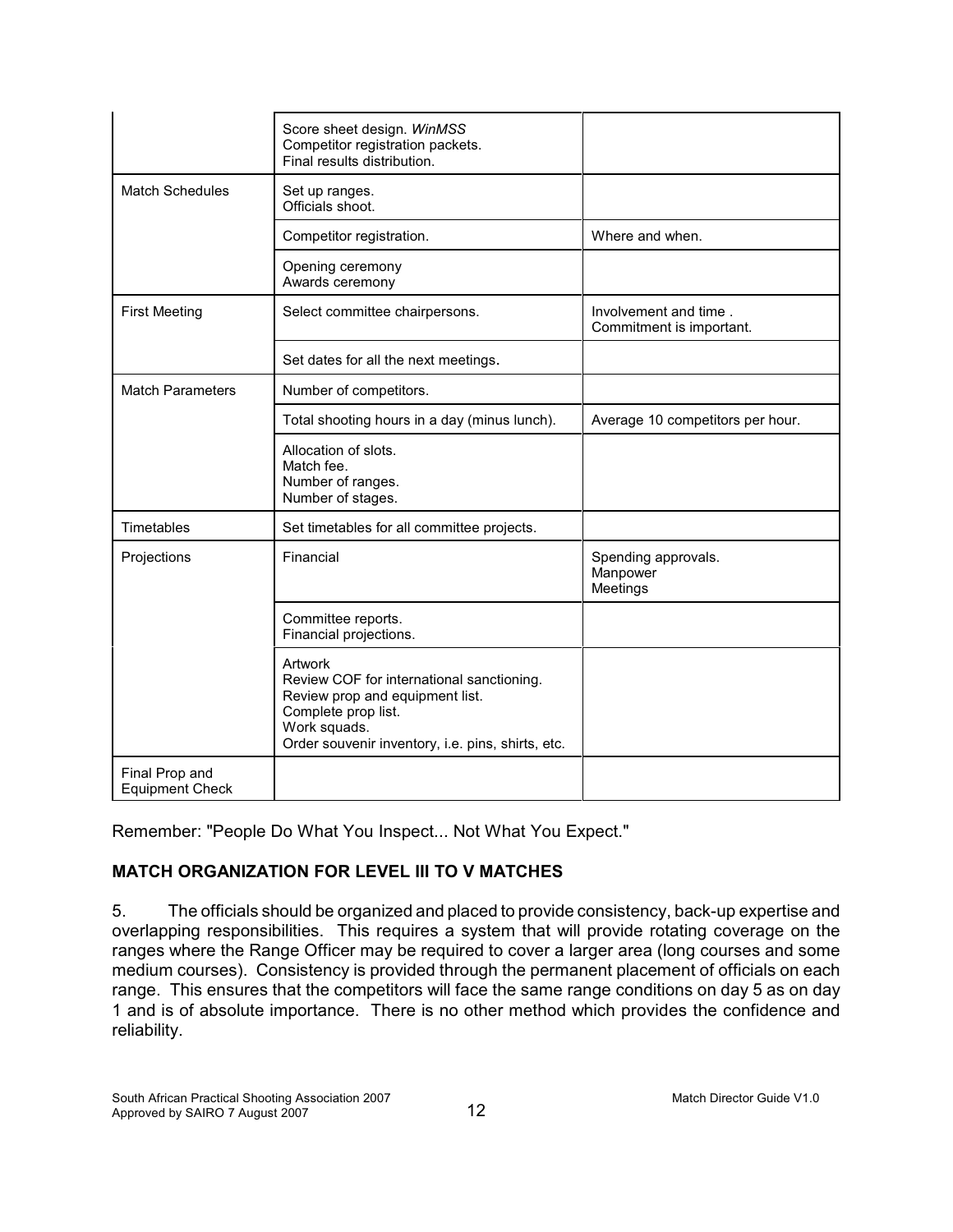6. In larger matches, there is a certain degree of physical stress. It is normal for a range official to be appointed for oversight in an area of the match to assist the stage range officials in solving any problems earlier and ease the load of the range master.

7. A Level IV is 24 stages arranged in 4 areas while a Level V is 35 stages arranged in 5 areas. One area or group of stages is shot each day by a number of squads. The chronograph is not included in the stage total but is a squadded stage.

| Range Master               | 2                                  |
|----------------------------|------------------------------------|
| Area Chief Range Officer   | per area                           |
| <b>Chief Range Officer</b> | per stage<br>1                     |
| Range Officer              | 1 or 2 per stage                   |
| Score keeper               | per stage                          |
| <b>Stats</b>               | crew of 6-8 (including an IROA SO) |
| Quartermaster              | 1 or $2$                           |
| Range crew                 | 2 to 5                             |

8. Range Officials required for a Level IV or V match

9. The officials list above provides considerable depth and versatility. Typically, the Range Officers and Score Keepers are designated by SAIRO. The rest of the officials for level III and higher are IROA. Smaller matches utilise similar systems by simply downsizing both the numbers and positions shown above. The structure, however, remains the same.

# 10. Entry Forms and Entries

- a. Entry forms. Entry forms are available at the nationals, from the website or from the SAPSA office.
- b. Entry fees. Must be paid by the closing date before the competitor starts shooting.
- c. Late entry fees. May be instituted.
- d. Cancellations. If a member enters, does not pay and does not attend the match, he is still liable for the entry fee. If he does not pay this, the province is responsible for the match fee.
- e. Match officials shoot the match for free. They are paid a travel allowance and a daily allowance. The amounts are set from time to time. Presently 2006 it is set at R 0,50 per km for the round trip and R 50 per diem.
- f. Equipment Check. It can be argued that the equipment check may also fall under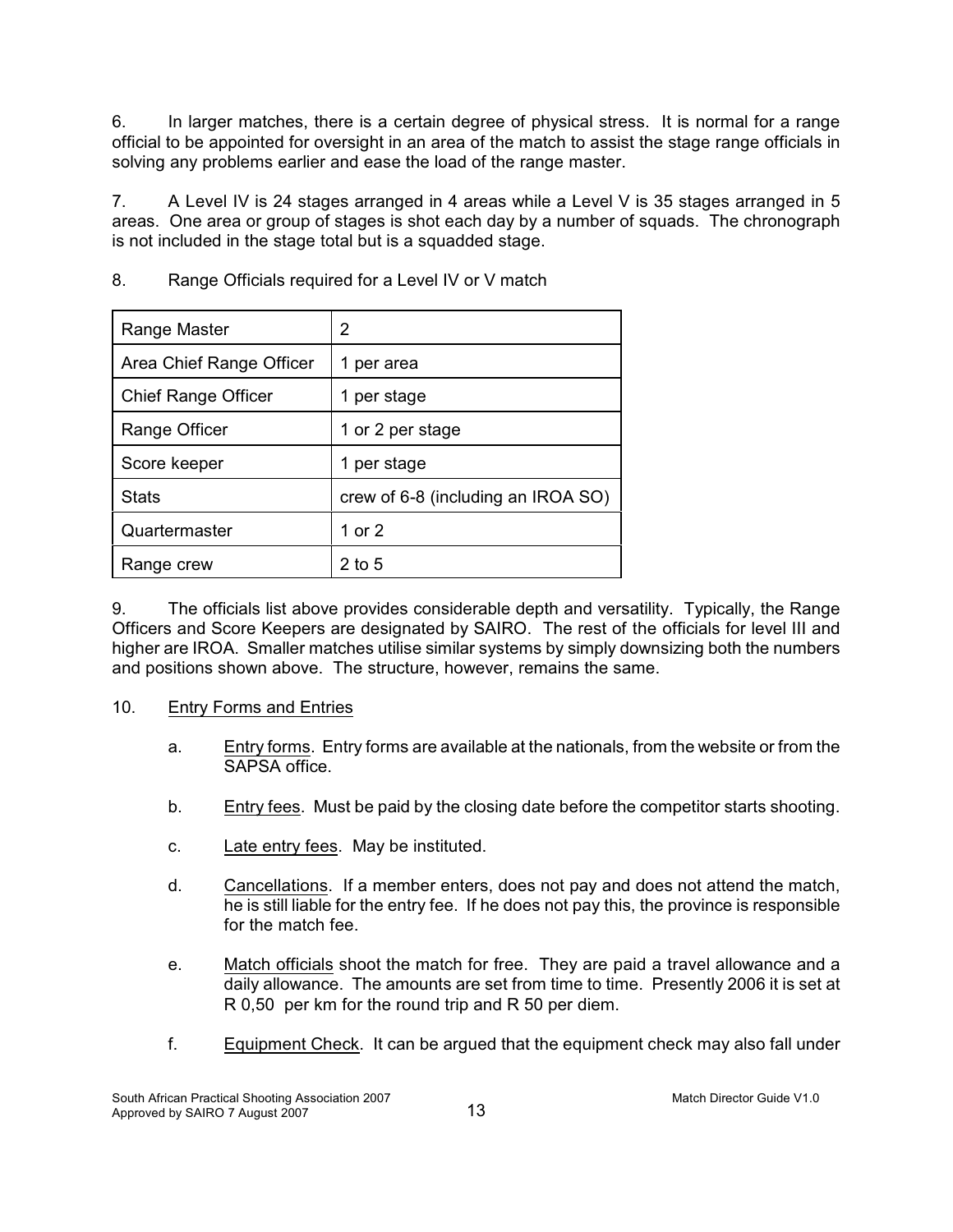the Match Director as this is part of the registration process. Clear this with the Range Master prior to the match.

11. Pre match. A pre match may be declared for those not able to shoot the main match and for the match officials to shoot. Rule 6.6.2.

12. Computers. SAPSA provides the computer and printer for national level matches if the host association is not able to do so.

13. Facilities. All the facilities are provided by host province. This includes the ranges, props, targets, patches, paint, toilets, water, canteen, etc.

14. Log/QM, Repair Crew, Maintenance Staff. These all resort under the Match Director. Be aware that you must plan the proper employment of all these people to ensure the smooth running of the match. Have a central point where they will all be available and make sure that they understand what their tasks are for the duration of the match.

# **STAGE ADMINISTRATION FOR LEVEL III AND HIGHER MATCHES**

15. Range Officials. At least three range officials are required to run an efficient stage, depending on the size and complexity of the stage. See the table above for more detail.

16. Range Officer, watches the firearm and general safety. He issues range commands, oversees competitor compliance with the written stage briefing and closely monitors safe competitor action. He also declares the time, scores and penalties achieved by each competitor and verifies that these are correctly recorded on the competitor's score sheet (under the authority of a Chief Range Officer and Range Master).

17. Chief Range Officer, has primary authority over all persons and activities in the courses of fire under his control, and oversees the fair, correct and consistent application of these rules (under the authority of the Range Master).

18. Scorer, watches for faults, range equipment failure and perimeter safety, organizes and controls the paperwork, sets and maintains the shooting order. Records the score on the score sheet and ensures that the score sheet is completed correctly and fully.

# 19. Stage Construction and Vetting

Rule 1.3 determines IPSC Sanctioning. The Regional Director, Range Master, Match Director, assisted by any other knowledgeable and competent shooters as determined by the organisers, vet and approve each of the stages before the first shot of the competition may be fired.

The Match Director must ensure that sufficient labour and material are available to fix, correct, set up, change, etc any of the stage construction before the first shot is fired. See Appendix C for the checklist.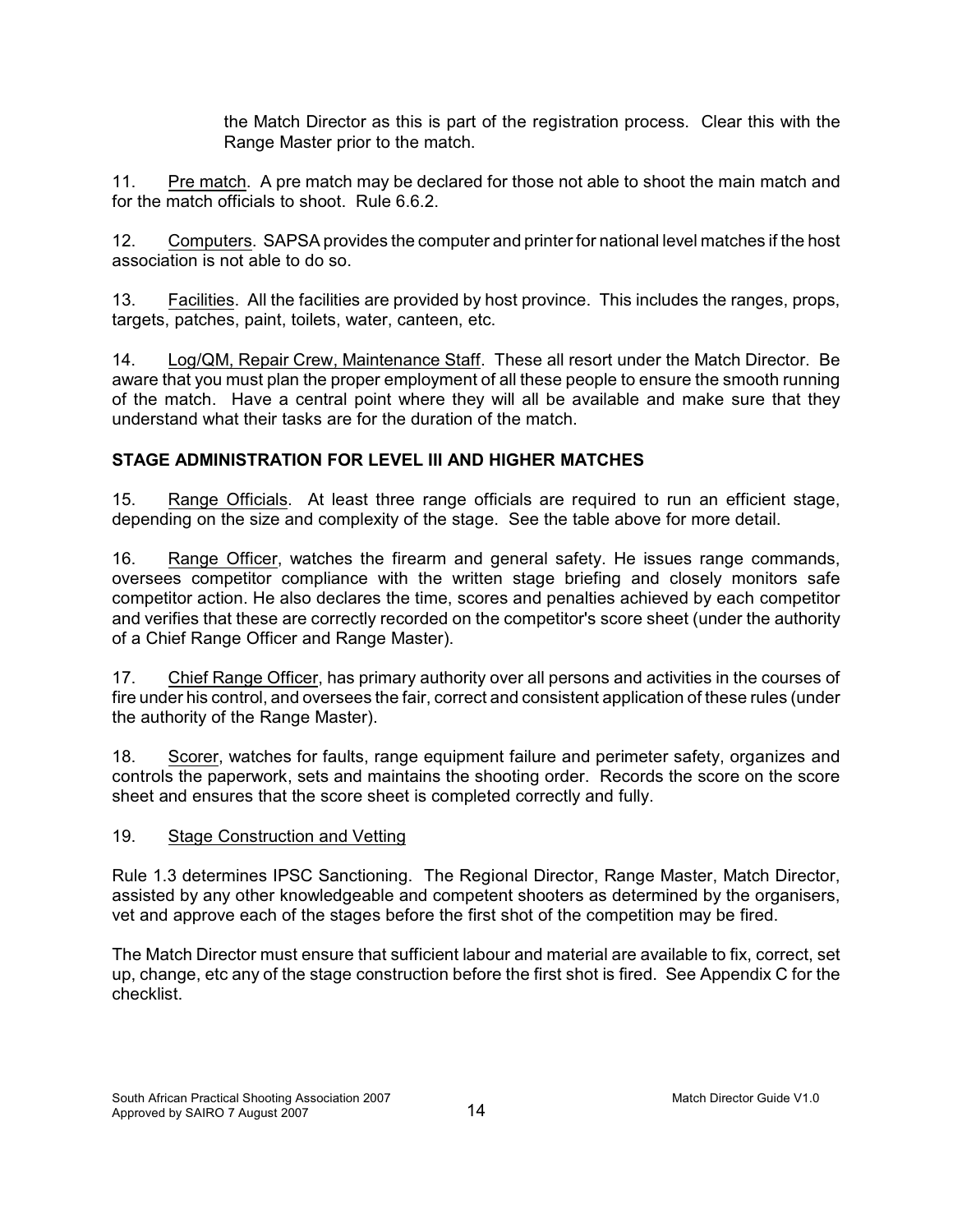# **CHAPTER 5: ARBITRATION/PROTEST PROCEEDINGS**

1. Arbitration requires that there be an arbitration request or appeal. It is much more preferable to use your Chief Range Officers, Range Master, or Match Director to settle disputes before they escalate to a formal request.

Rule 11.1.3 Appeals – the Range Officer makes decisions initially. If the appellant disagrees with a decision, the Chief Range Officer for the stage or area in question should be asked to rule. If a disagreement still exists, the Range Master must be asked to rule.

2. In this escalation of appeal it is entirely possible for the CRO or RM to re-instate a competitor. In the case of the competitor wishing to appeal...

11.1.8 Match Director's Duty – Upon receiving the appeal from the Range Master, the Match Director must **convene the Arbitration Committee** in a place of privacy as soon as possible.

# **11.1 General Principles**

11.1.1 Administration – Occasional disputes are inevitable in any competitive activity governed by rules. It is recognized that at the more significant match levels the outcome is much more important to the individual competitor. However, effective match administration and planning will prevent most if not all disputes.

11.1.2 Access – Appeals may be submitted to arbitration in accordance with the following rules for any matter except where specifically denied by another rule. Appeals arising from a disqualification for a safety infraction will only be accepted to determine whether exceptional circumstances warrant reconsideration of the match disqualification. However, the commission of the infraction as described by the Range Official is not subject to challenge or appeal.

11.1.4 Appeal to Committee – Should the appellant continue to disagree with the decision he may appeal to the Arbitration Committee by submitting a first party appeal.

11.1.5 Retain Evidence – An appellant is required to inform the Range Master of his wish to present his appeal to the Arbitration Committee and may request that the officials retain any and all relevant documentary or other evidence pending the hearing. Audio and/or video recordings will not be accepted as evidence.

11.1.6 Preparing the Appeal – The appellant is responsible for the preparation and delivery of the written submission, together with the appropriate fee. Both must be submitted to the Range Master within the specified period of time.

11.1.7 Match Official's Duty – Any Match Official in receipt of a request for arbitration must, without delay, inform the Range Master and must note the identities of all witnesses and officials involved and pass this information on to the Range Master.

# **11.2 Composition of Committee**

11.2.1 Arbitration Committee – At Level III or higher matches the composition of an Arbitration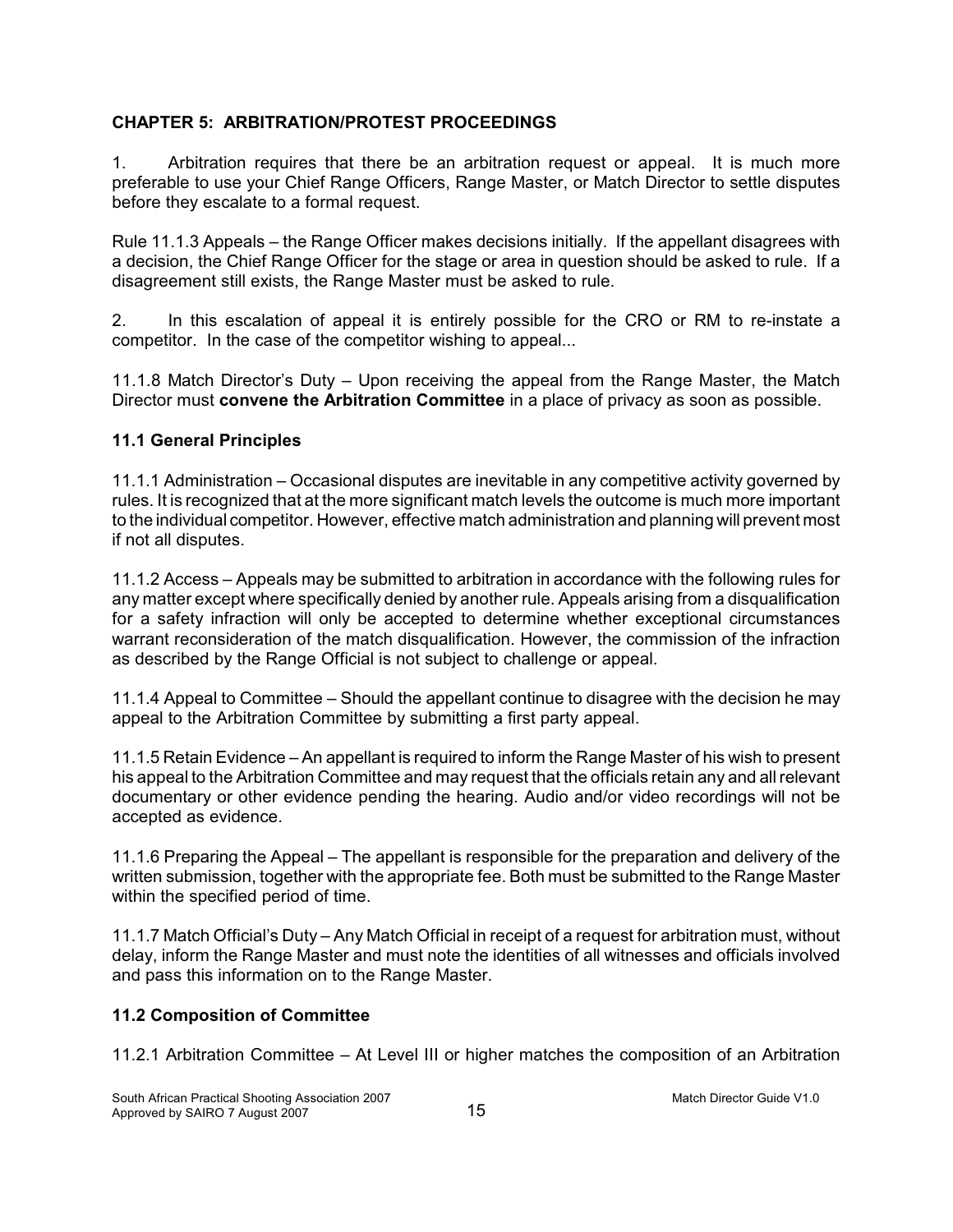Committee will be subject to the following rules:

11.2.1.1 The IPSC President, or his delegate, or a certified Range Official appointed by the Match Director, (in that order) will serve as Chairman of the committee with no vote.

11.2.1.2 Three arbitrators will be appointed by the IPSC President, or his delegate, or by the Match Director, (in that order), with one vote each.

11.2.1.3 When possible arbitrators should be competitors in the match and should be certified Range Officials.

11.2.1.4 Under no circumstances must the Chairman or any member of an Arbitration Committee be a party to the original decision or subsequent appeals, which led to the arbitration.

11.2.2 Arbitration Committee – For Level I and II matches the Match Director can appoint an Arbitration Committee of three experienced shooters who are not parties to the appeal and who do not have a direct conflict of interest in the outcome of the case. The arbitrators should be certified Range Officials if possible. All committee members will vote. The senior Range Official, or the senior shooter if there are no Range Officials, will be the chairman.

# **11.3 Time Limits and Sequences**

11.3.1 Time Limit for Arbitration Request – Written requests for arbitration must be submitted to the Range Master within one hour of the disputed incident or occurrence. Failure to present the required documentation within the time specified will render the request invalid and no further action will be taken.

11.3.2 Decision Time Limit – The Committee must reach a decision within 24 hours of the request for arbitration or before the results have been declared final by the Match Director, which ever comes first. If the Committee fails to render a decision within the prescribed period, both a first and third party appellant (see Section 11.7) will automatically succeed in their appeal, and the fee will be returned.

# **11.4 Fees**

11.4.1 Amount – For Level III or higher matches, the appeal fee to enable an appellant to appeal to arbitration will be US\$100.00 or the equivalent of the maximum individual match entry fee (whichever is lower), in local currency. The appeal fee for other matches may be set by the Match Organizers, but must not exceed US\$100 or equivalent in local currency. An appeal brought by the Range Master in respect of a match issue will not incur a fee.

11.4.2 Disbursement – If the Committee's decision is to uphold the appeal, the fee paid will be returned. If the Committee's decision is to deny the appeal, the appeal fee and the decision must be forwarded to the Regional or National Range Officers Institute (RROI or NROI) in respect of Level I and II matches, and to the International Range Officers Association (IROA) in respect of Level III and higher matches.

### **11.5 Rules of Procedure**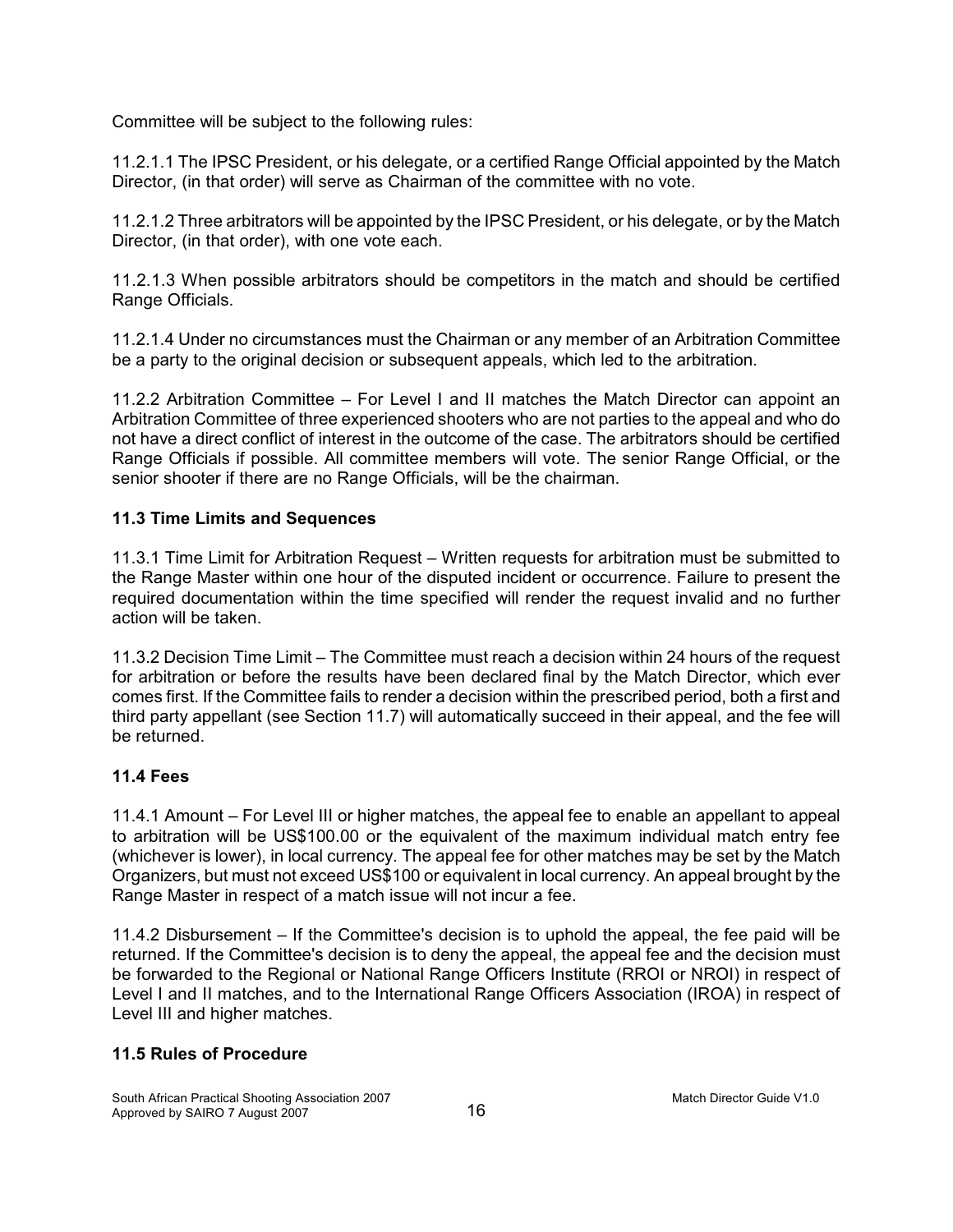11.5.1 Committee's Duty and Procedure – The Committee will study the written submission and retain on behalf of the organizers the monies paid by the appellant until a decision has been reached.

11.5.2 Submissions – The Committee may require the appellant to personally give further details of the submission and may question him on any point relevant to the appeal.

11.5.4 Witnesses – The Committee may hear match officials as well as any other witnesses involved in the appeal. The Committee will examine all evidence submitted.

11.5.5 Questions – The Committee may question witnesses and officials on any point relevant to the appeal.

11.5.7 Inspect Area – The Committee may inspect any range or area related to the appeal and require any person or official they regard as useful to the process to accompany them.

# **11.6 Verdict and Subsequent Action**

11.6.1 Committee Decision – When a decision is reached by the Committee, they will summon the appellant, the official and the Range Master to present their judgement.

11.6.2 Implement Decision – It will be the responsibility of the Range Master to implement the Committee's decision. The Range Master will advise the appropriate match personnel who will post the decision in a place available to all competitors. The decision is not retroactive and will not affect any incidents prior to the decision.

11.6.3 Decision is Final – The decision of the Committee is final and may not be appealed unless, in the opinion of the Range Master, new evidence received after the decision warrants reconsideration.

11.6.4 Minutes – Decisions of the Arbitration Committee will be recorded and will provide precedent for any similar and subsequent incident during that match.

### **11.7 Third Party Appeals**

11.7.1 Appeals may also be submitted by other persons on a "third party appeal" basis. In such cases, all provisions of this Chapter will otherwise remain in force.

### EFFECT OF COMMITTEE DECISION

3. The committee's decisions are final and affect only the complainant and any subsequent similar incident. Decisions are not retroactive.

4. Decisions may set a precedent for the future and could result in rule changes.

5. The committee's decisions must be recorded (minuted) and posted.

# COMMITTEE GUIDANCE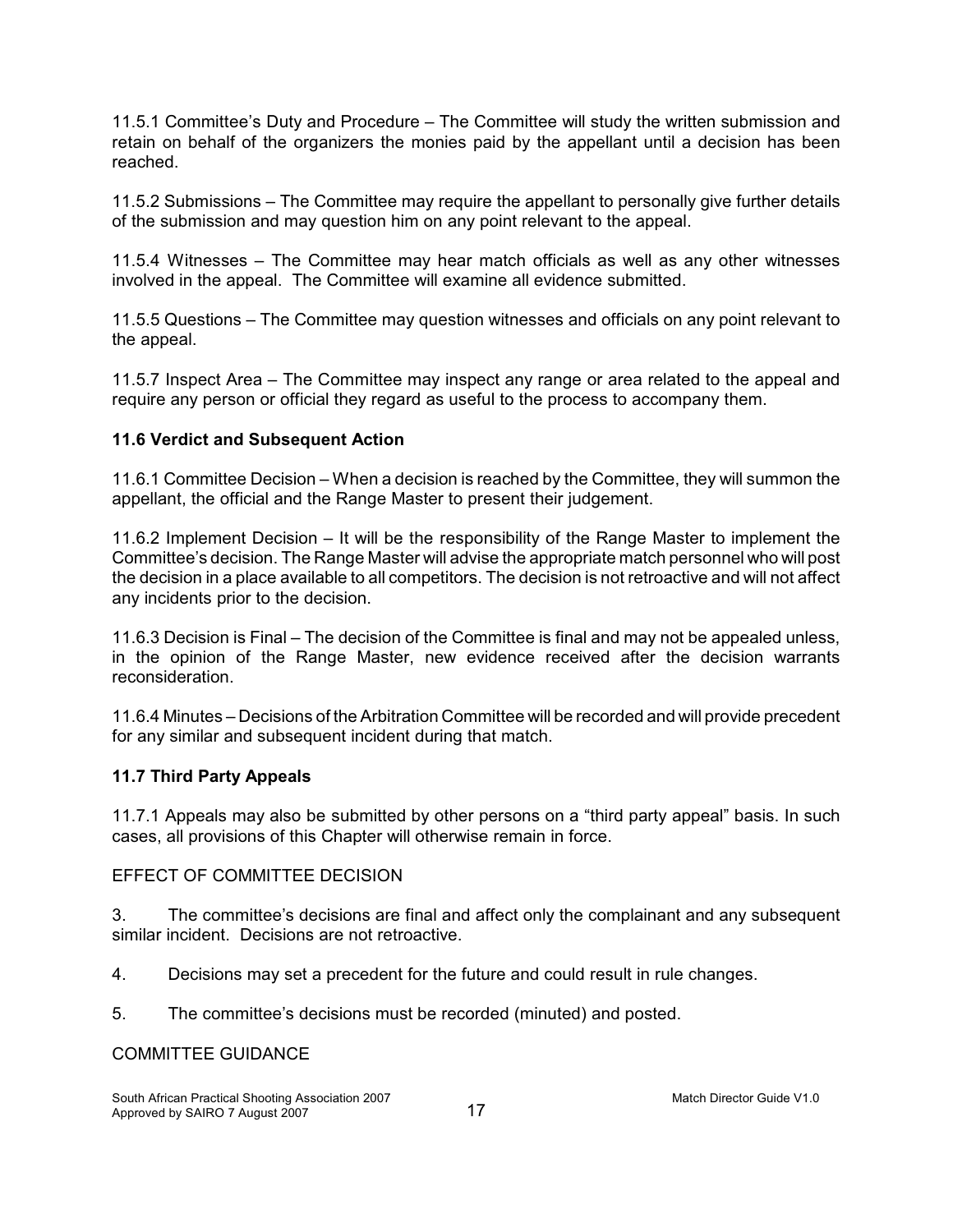6. The only guidance required are the newest versions of the IPSC Rules, the IPSC Principles, the stage briefing, and *Common Sense*.

# COMMITTEE PROCEDURES

- 7. Validity. The chairman must first verify the validity of the protest as follows:
	- a. Check the time. Was it submitted within the required time frame?
	- b. Fees. Was the required fee attached?
	- c. Is the protest an issue that can be arbitrated? Does it fall within the rules and definitions?
	- d. Is there a solution? Is there a remedy if the arbitration is upheld?
- 8. Procedure. If the protest is valid, the arbitration proceeds as follows:
	- a. The committee will convene the arbitration proceedings in an appropriate place which provides complete privacy and adequate seating and tables for the committee's use. The chairman will insure those necessary items such as pens and paper as well as rule books are available.
	- b. The chairman oversees the proceedings without a vote.
	- c. Each member then reads the protest without comment or discussion.
	- d. The committee's goal is to work without limitation to reach an **Unanimous Decision.**
	- e. The committee will interview any witnesses and view the site or location of the protest if necessary.
	- f. The order for the witnesses:
		- Complainant.
		- Range Officer or officials involved.
		- Any other relevant witnesses.
	- g. There will be no discussion until all the evidence has been given.
	- h. Each witness must be allowed to present their evidence in their own words, following which each member in turn will be allowed to ask questions. After each member is finished, the chairman will call for any follow-up questions.
	- i. A member will take the minutes of the proceedings and to summarize the decision for posting.

### 9. Witness procedure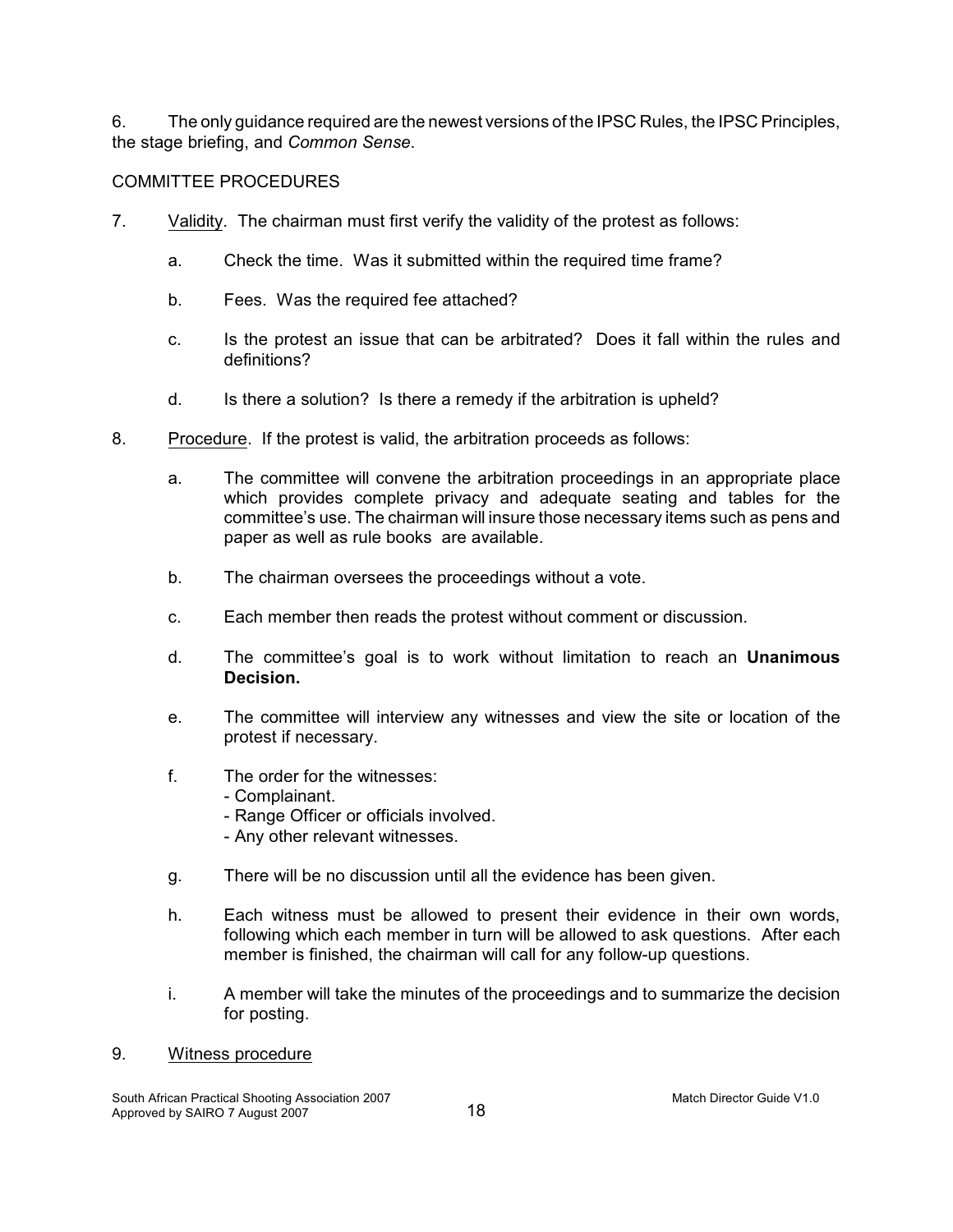- a. Proceed to call the witnesses in order as above.
- b. The chairman will welcome the witness and formally introduce each of the committee members.
- c. The chairman will then define the protest under consideration and confirm that the witness is involved in the issue in question.
- d. The chairman will ask the witness to describe what happened in their own words and without any committee interruptions.
- e. The chairman then calls for questions from the members, one at a time and in order as well as any follow-up questions. The chairman will ask each member in order if they are finished and move to next.
- f. When all the members have had a chance to question the witness, the chairman will thank the witness, excuse them and advise them that they may be recalled for further questions or to be advised of the committee's decision if appropriate.

# 10. Decision Procedure

- a. When all witnesses have been processed, the chairman will assist and direct the committee through the process of deliberation. Once an unanimous decision has been reached, the chairman will recall the complainant and the Range Master and possibly the official involved and advise them of the decision before it is posted. This takes the form of a brief description of the decision. Committee members should be silent during this process and discussion will be limited.
- b. The Range Master will then ensure that the decision is posted in a place available to the competitors and implement any action resulting from the decision.

11. The Arbitration process must be conducted in a formal but a friendly manner. When the decision is reached, it is final. Further discussion should be discouraged. The decision will stand in all cases unless the Range Master receives new and compelling evidence which he believes supports reconsideration of the issue.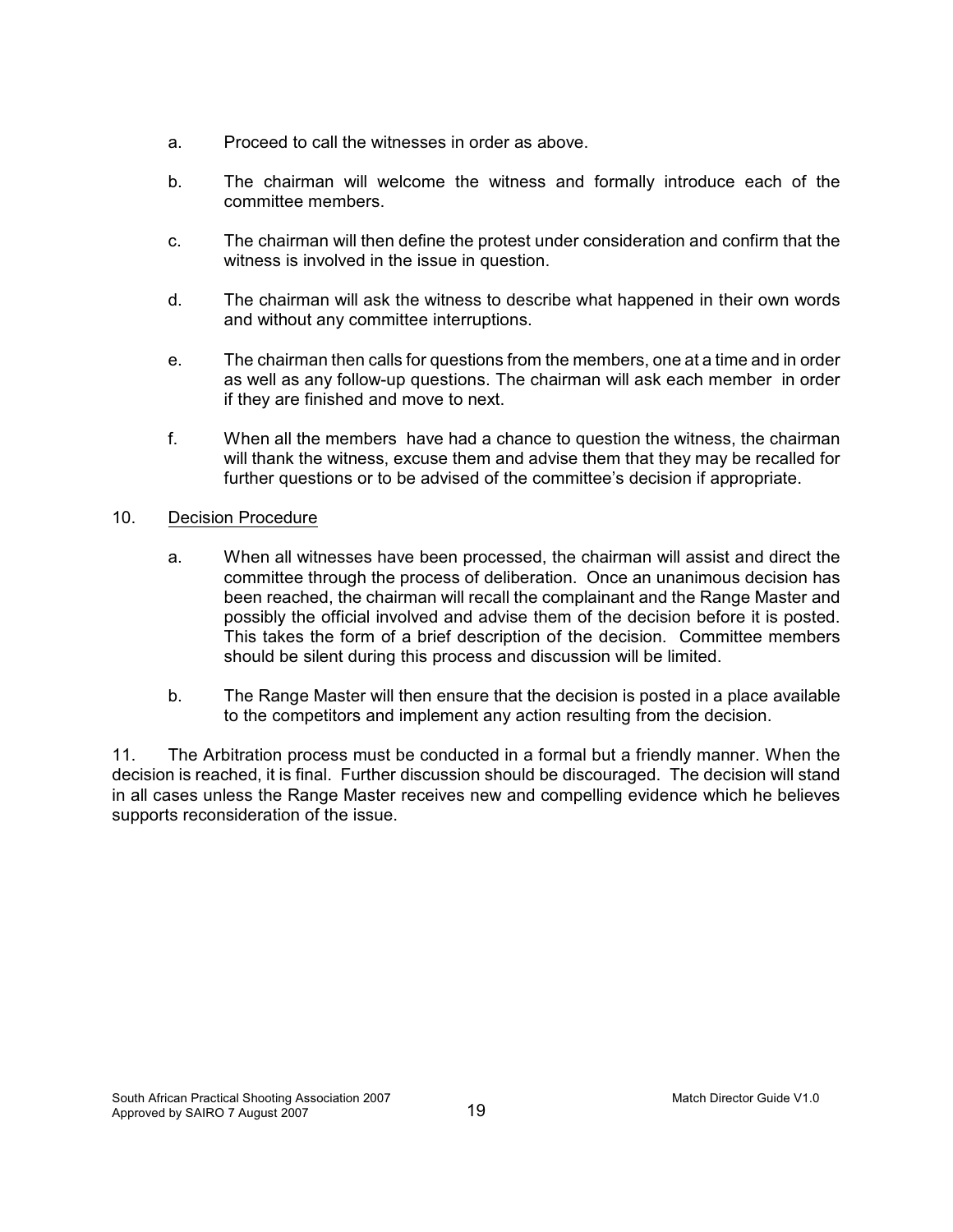# APPENDIXES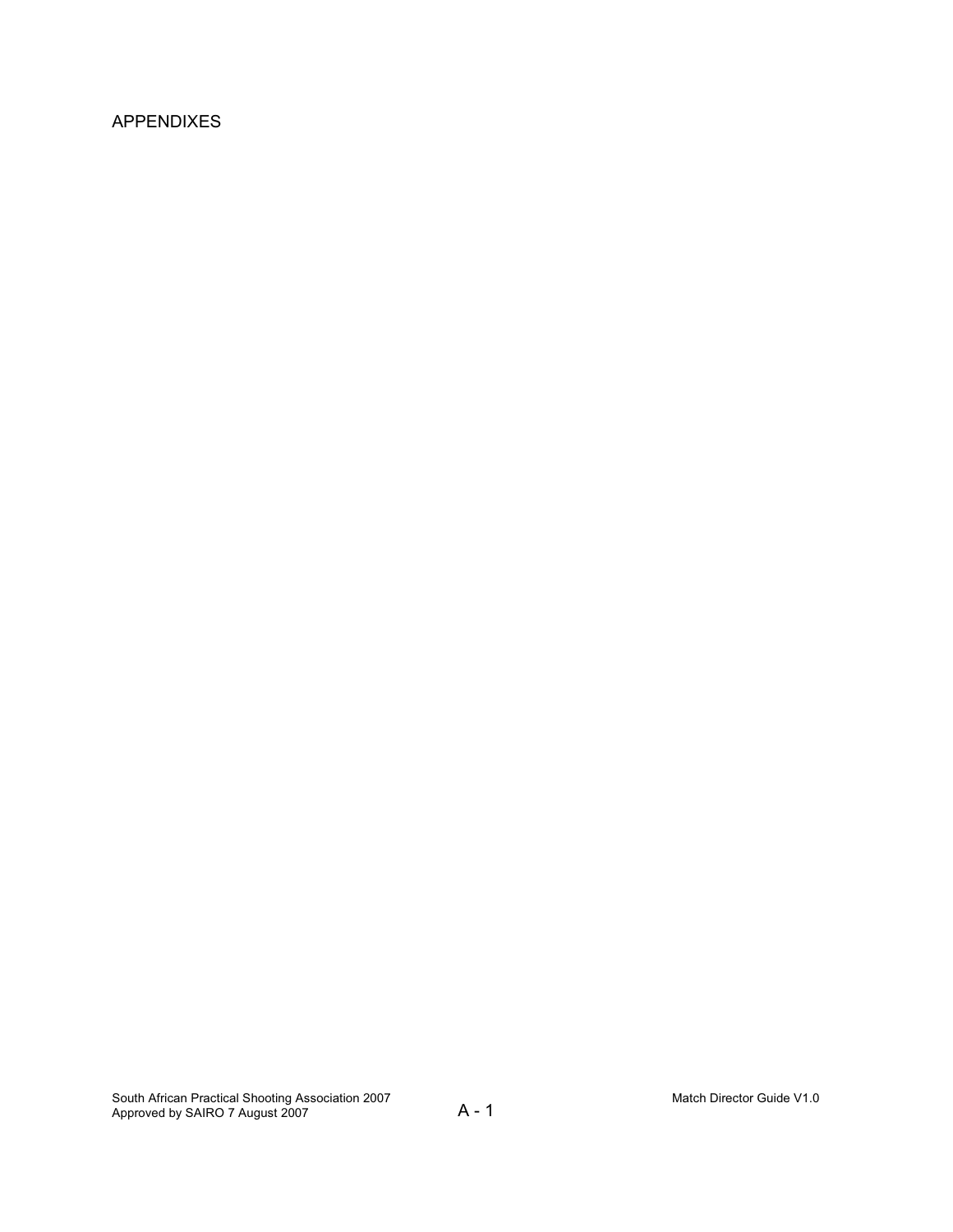# **CHEPIT'S TIPS FOR STAGE PLANNING AND CONSTRUCTION**

1. Cover your stage briefing with clear plastic and tape behind one of the clipboards. They'll normally last till next year's match, and if you're lucky enough, just change the stage title and you can use it again (hmmmm...). You don't want to keep unfolding and folding them in your pocket per squad as if you're running a daily-double number racket in your stage.

2. To the RMs, don't be satisfied with 2 extra tackers just to find out only 8 tackers are working for a 14 stage match. Also, give ample tacker staples not just enough for 6 targets to tack on. Likewise, don't give out unreliable or non-working timers. Also, please give each stage, `The Box'. And hey, don't forget to smile always, everyone needs it.

3. Use wire cables only as activator lines. Never use nylon or guy wires. Nylon stretches and delays `reaction time' specially during in the early afternoon. Guy wires get bent and get you easily agitated. Always have the cable lines run in a straight line as much as possible from the activator to the releasing device.

4. Grease up all the line area in the wire cable that will pass through a pulley or corner, make sure the pulley is on a proper angle. Putting connections on the ground is better having them on top of the activating door but make sure you cover the lines with PVC pipes and don't tangle the shooter.

5. Don't put a low stiff barrier like a piece of wood lower than the hip as a fault/charge line behind a door where the shooter would still have forward momentum while opening it. This causes shooters to fall forward because of the forward momentum yet they can't brake themselves because of the barrier. Just put a big prop behind the door to visually remind them. Fault lines on doors are not needed unless for safety reasons.

6. Doors are better off and safer being opened towards the shooter rather than being pushed thru. I have seen a shooter that smashed to the door because it didn't open and subsequently broke 180.

7. Only have a maximum of 2 activator lines attached to an activator be it a popper, door, window, etc. More than 2 creates big problems and unwanted delays, not to mention irritation.

8. If you want a shooter to shoot through a window make sure it is wide enough for widies to take a peep, tall enough so that a 2 m shooter won't have a backache, and low enough for Chepit to hang his arm over it. This also avoids brushed elbows and shoulders.

9. Never put targets close enough where a shooter can almost kick them. This creates powder and wax blast that can sometimes blast the entire A zone away not to mention all the patches. The minimum distance a close target can get is 5 metres, anything closer you might as well give the shooter a sharp knife.

10. Avoid putting targets immediately behind and below a window wherein you can even spit at them. At that point, if he was a real person, he could have bitten your arm already.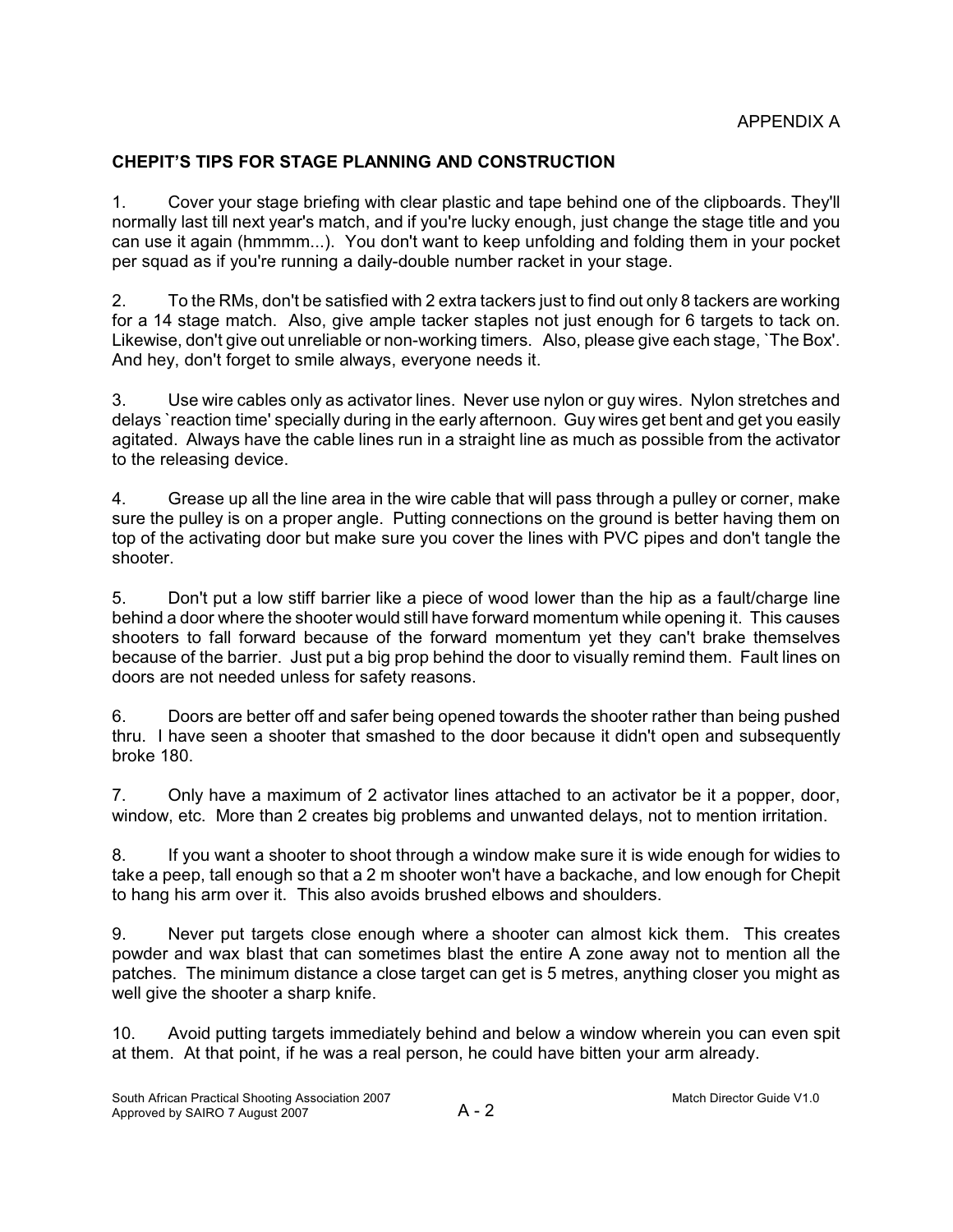11. If you have a prop partially covering a target make sure you have a hardcover mark on the area of the target that is covered by the prop. This clearly delineates the scoring against the nonscoring specific portion.

12. If you do have low targets make sure you put sandbags immediately behind it. No matter how soft the ground is, the bullet will still find its way to a kitchen window, rooftop, or car windshield.

13. Steps and ladders must be covered so that the foot can never go through the steps thus breaking his leg. Likewise, the steps must also be wide enough to allow some traction.

14. Don't use see through materials such as screens as hard cover when you have a swinging target behind it. A hit on the wall in front of the swinging target must be very visible so that it may not be counted as a hit.

15. Put metal plates behind a wall or prop that intends to cover a swinging target. This way there won't be any shoot-through.

16. Wooden platforms and planks must have very rough surfaces so that even if it rains it doesn't get slippery. You can either put upside down nailed bottle caps for ultra traction, nailed down small pieces of wood, serrate the surface, etc.

17. Have wide doors for wide people, don't skimp on its width just to save wood. Have at least another 10 inches of space between shoulders. Remember these shooters are running 127 kph while opening it. Some 180s have been caused by narrow doorways.

18. Avoid having vertical or horizontal slots to close to each another as it already hampers the shooting performance of a good shooter, if he can shoot it at least 2 feet away from the prop. You don't want a stuck front sight in your prop nor having to change slots per shooter because the slide can't even pass through.

19. Make sure the boundaries of the safety area are very defined and small in parameter. Have festive crowd control lines, not the yellow ones with the `police' marking on it, unless it's for real. Make sure you put charge lines where you don't want shooters to pass through a `wall' as its intended design.

20. Make sure you have the big clear plastic wrappers for the targets in case of rain. Once you have the targets placed ready for the first shooter, cover all targets including no-shoots so that the next day you'll be more relaxed and have more time to make last minute debugging if needed.

21. Whenever possible, have moving targets rather than disappearing. Modify disappearing targets in such way that at least the head part still appears when it settles down or stops moving. You eliminate big problems with it.

22. Always have 2 more targets that can be engaged while the activator is still activating the swinging target. This will cater to the better shooters that do not have to wait.

23. On swinging and running targets, attached plywood shaped into an IPSC target behind the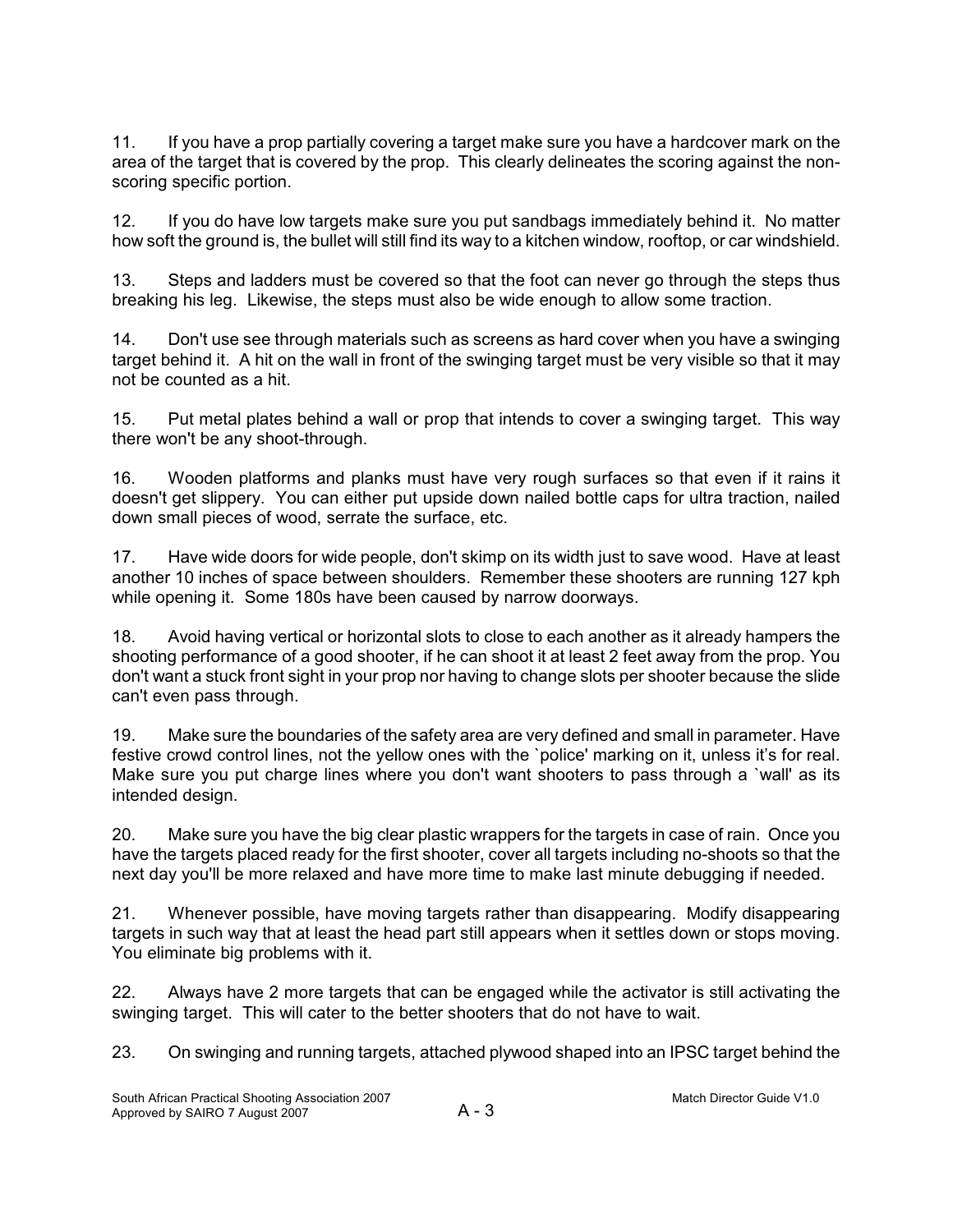target. This will make it more stable with less breakage and not folding the target board.

24. Don't put boxes on windows, doors, or on ports. They are going to shoot through there anyway. Boxes are only to be seen in a starting position or if not at all.

25. Angle targets with a hardcover/prop where if the shooter did break 180 while engaging the target, the prop will be hit, then you have a stronger evidence on your call. Position the prop and target so that the shooter will not be able to see the target while breaking 180. The lip of tyre rims and drum have been notoriously reported to have spun a bullet back up range. Try to deform it halfway so that it will break the centrifugal action.

26. Put a popper in front and ahead of an IPSC target if they are to be placed close to one another. This will eliminate splatters piercing the target board. Space them at least 8 feet apart.

27. Use a lot of sponsor streamers, banners, billboards, etc. They make the range festive in ambiance and your sponsors happy. Drink sponsors usually have a bunch of them readily available if you ask.

28. Always have 2 carpenters ready in case there is anything to be done like a broken door, window, detached wire connections, etc. You don't want any unnecessary delays in your match.

29. Make sure that all the cut targets, hard covers, and no shoots have already been done with enough supply at least 3 days before the RO match. A reasonably large portion of the A in each targets must at least be exposed to the shooter if it covered by a prop, hardcover, or no shoot. The shooter must be given that opportunity to score the maximum stage points.

30. To the RMs, when you give the stage supplies to the CRO, make sure you give him everything he needs so that you don't want to see his face for supplies till he closes his stage in the afternoon. You'd like to see and ask him if he needs anything or making sure the stage is running fine. That way you keep everybody smiling and happy.

Range Master Chepit Dulay of IPSC Philippines, as posted on the Global Village, 2005.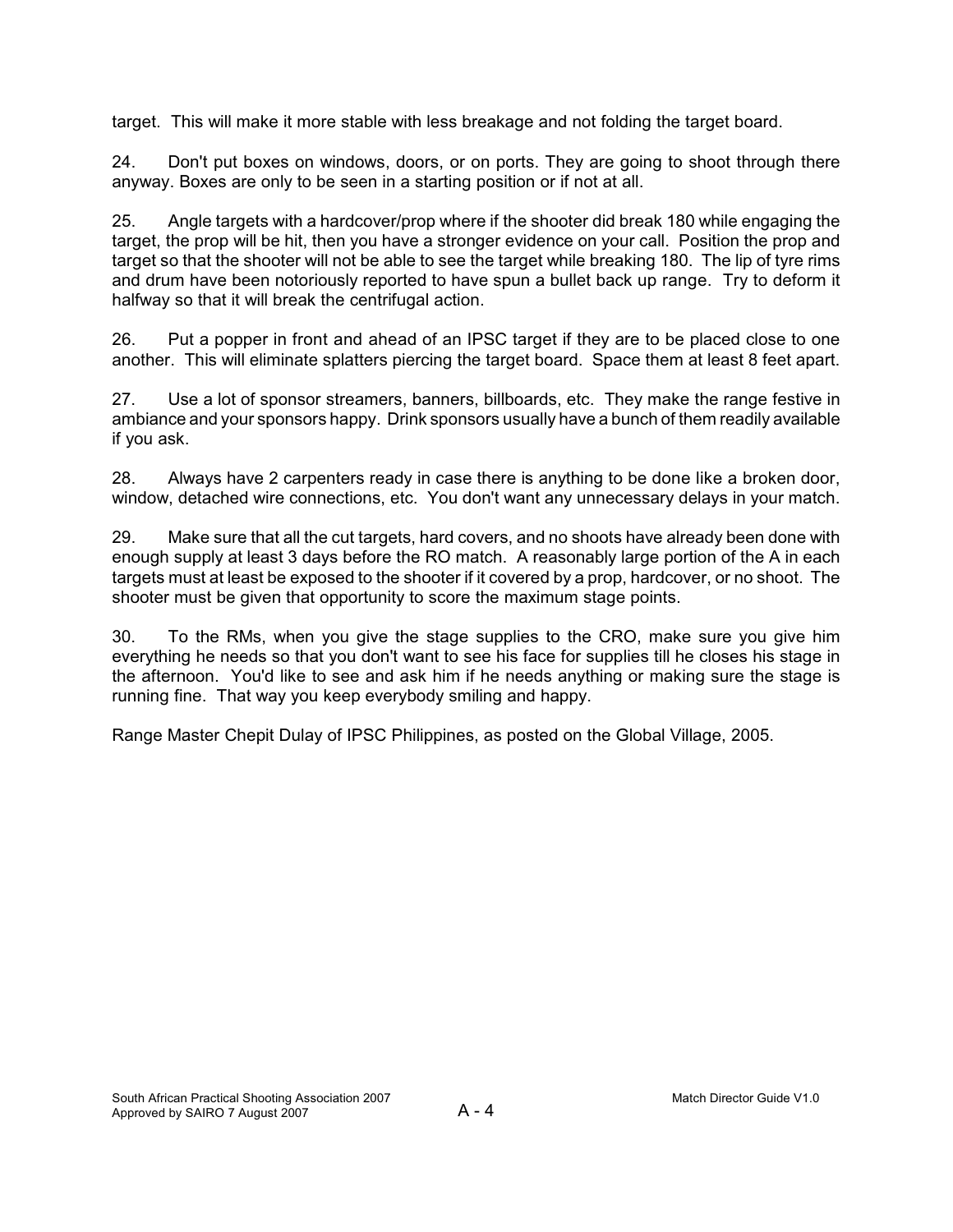### **MATCH DIRECTOR'S REPORT**

The following are the headings to be used for the Match Director's report after any match or tournament. Use appendices for any lengthy contents. Add any other information that might be relevant.

Stats.

Number of competitors and squads.

Number of stages and shots.

Problems with scoring.

Problems with competitors.

Arbitration.

Problems with setting up and maintaining the range and stages.

Range crew activities.

Toilets and facilities.

Parking.

Canteen.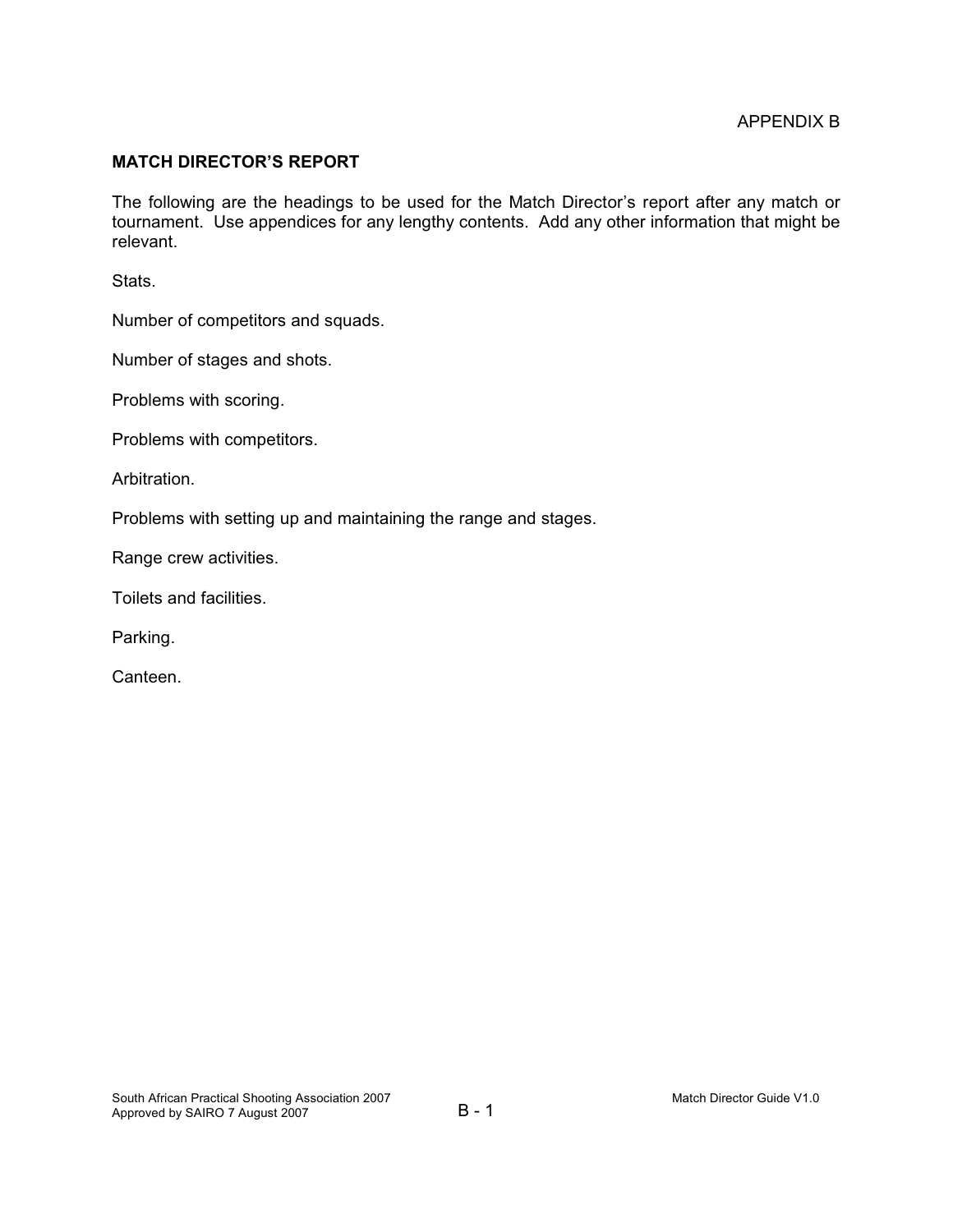### APPENDIX C

### STAGE CONSTRUCTION AND VETTING CHECKLIST

1. Briefing. Rule 3.2

Scoring method. Targets (Type & Number). Minimum number of rounds. The firearm ready condition. Start position. Time starts. Procedure. Moving targets: remain visible or not ?

- 2. Type of Course. Rule 1.2.1. This is different for rifle, shotgun and handgun. The principles, however, remain the same.
- 3. Safe angles of fire.

Safe angles of fire should be taken into account, including possible ricochets. DQ traps (like 90 degrees)? Can all the competitors shoot the course safely?

- 4. Minimum distances for Metal Targets. This differs between rifle, shotgun and handgun. Check to see that it is adhered to for the specific discipline.
- 5. Target placement

Prevention of shoot-through.

Target type and placement marked on stands, stands fixed or marked.

Paper targets at not more than 90 degrees from the vertical.

Hardboard, wood or plywood backing for close shotgun slug/buckshot targets.

6. Charge and Fault lines

Charge and fault lines should rise at least 2 cm above the ground level.

Charge and fault lines should be fixed firmly in place.

Fault lines should be a minimum of 1 metre in length.

7. Alternatives?